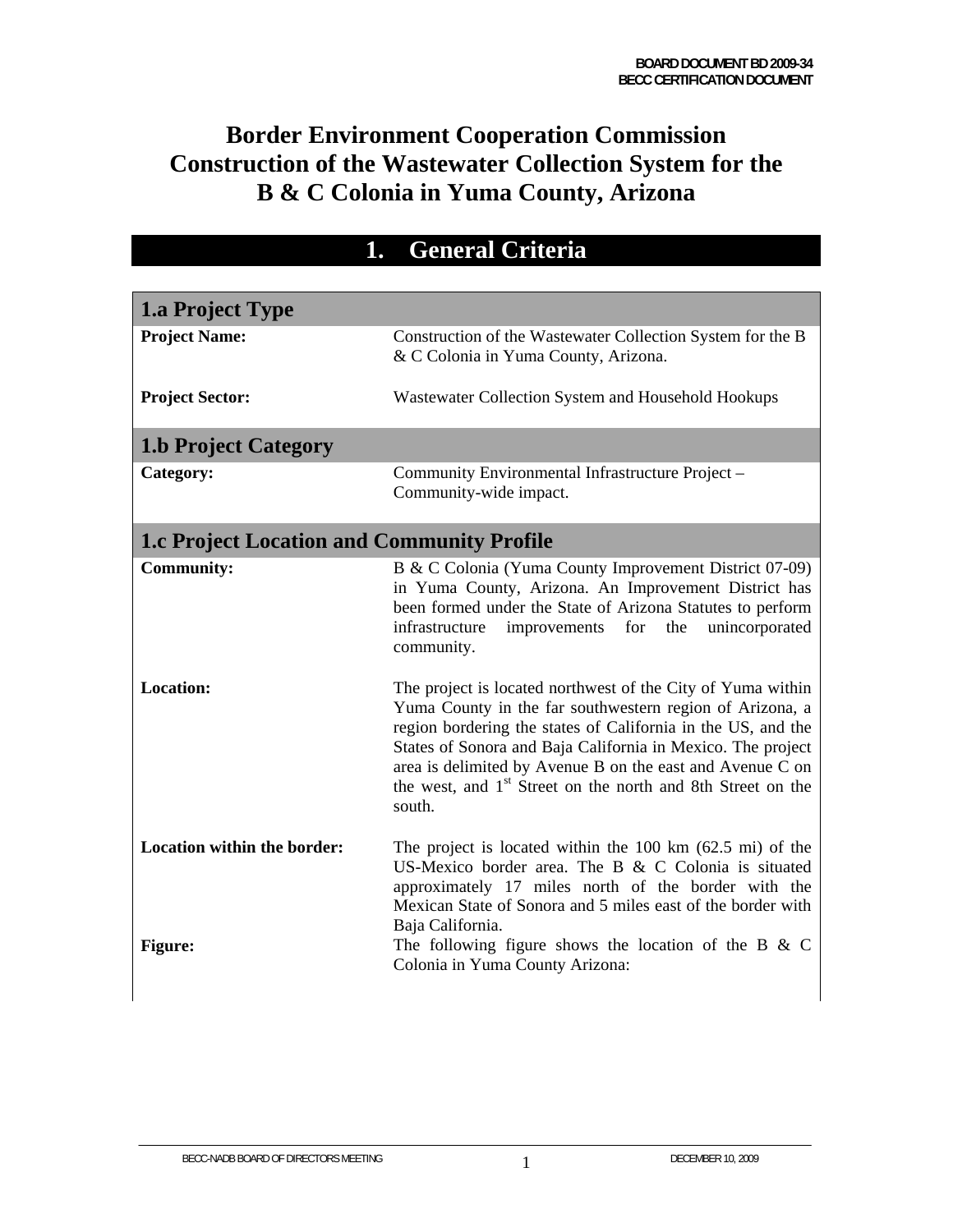| California                                                                                                             | Arizona<br>California<br><b>Yuma County</b><br><b>Baja</b><br>Sonora                                                                                 |  |
|------------------------------------------------------------------------------------------------------------------------|------------------------------------------------------------------------------------------------------------------------------------------------------|--|
|                                                                                                                        | <b>Figure 1. Location of Yuma County</b>                                                                                                             |  |
| <b>Demographics</b>                                                                                                    |                                                                                                                                                      |  |
| <b>Current population:</b>                                                                                             | $6,149$ residents (B&C Colonia)                                                                                                                      |  |
| <b>Growth rate:</b>                                                                                                    | 2.45% (County)                                                                                                                                       |  |
| Reference:                                                                                                             | 2008 Population estimate by Hanzen-Sawyer 2003<br>Population Projection # 6 with 22% Growth by 2010and 1%<br>thereafter based on the 2000 US Census. |  |
|                                                                                                                        | Growth Rate by US Census Bureau                                                                                                                      |  |
| <b>Employed population:</b>                                                                                            | 43,995 residents (County)                                                                                                                            |  |
| Reference:                                                                                                             | 2006 US Census Bureau                                                                                                                                |  |
| Median household/per capita<br>income:                                                                                 | \$39,781 (2007); \$14,802 (1999)                                                                                                                     |  |
| Reference:                                                                                                             | 2008 US Census Bureau                                                                                                                                |  |
| <b>Economic activity:</b>                                                                                              | Agriculture, military, manufacturing industry, trade, and<br>services.                                                                               |  |
| Population below poverty level:                                                                                        | 17.8% (County Wide)                                                                                                                                  |  |
| <b>Services</b>                                                                                                        |                                                                                                                                                      |  |
| <b>Community:</b>                                                                                                      | B & C Colonia                                                                                                                                        |  |
| <b>Water System</b><br>Water coverage <sup>1</sup> :<br>Water supply source:<br>Number of water hookups <sup>2</sup> : | 96 %<br>Colorado River<br>782                                                                                                                        |  |

<sup>1</sup> Source: City of Yuma, 2008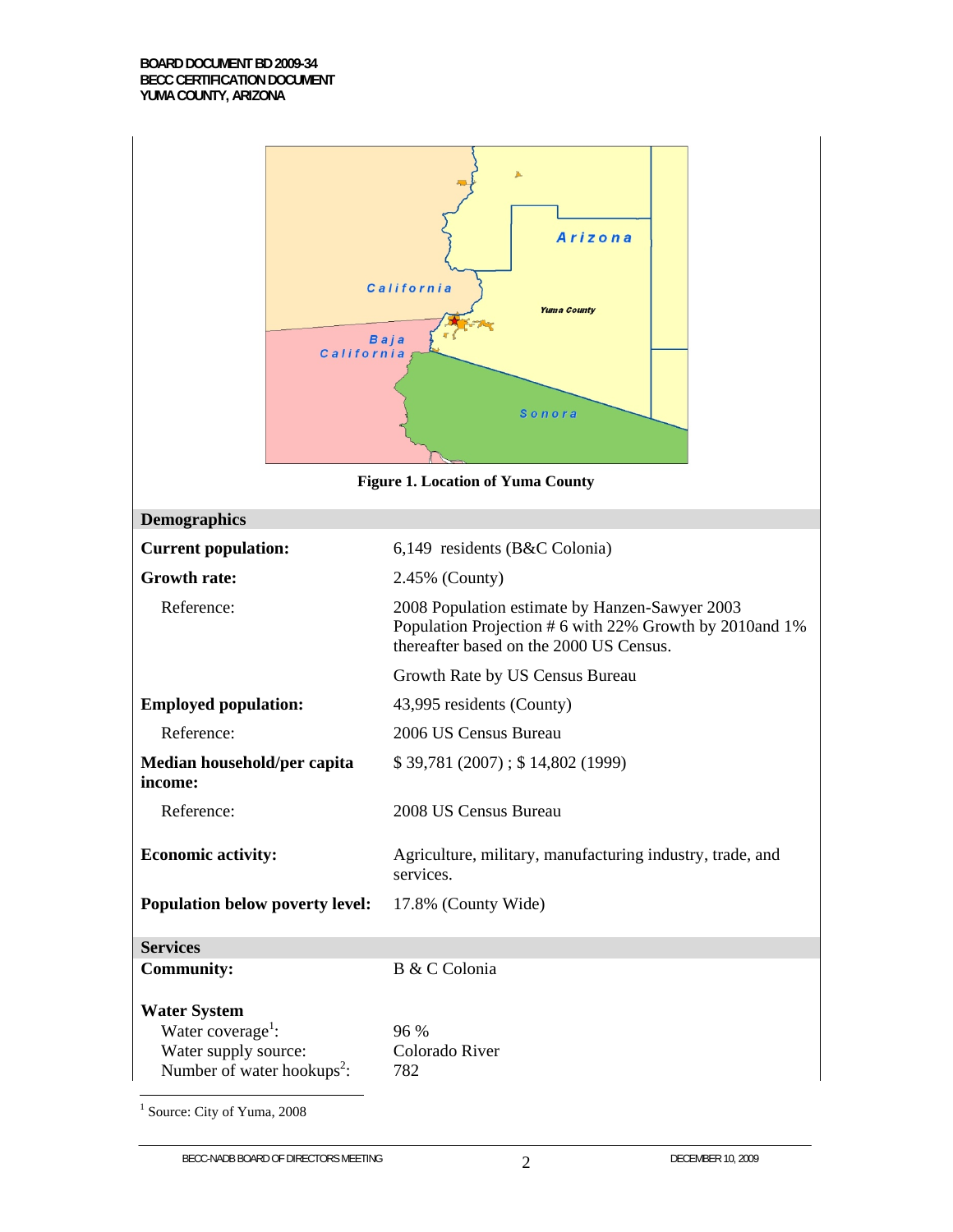| <b>Wastewater Collection System</b><br>Wastewater collection<br>coverage <sup>3</sup> :<br>Number of sewer connections <sup>4</sup> : | 4 %<br>32                      |                                                                                                                                                                            |          |
|---------------------------------------------------------------------------------------------------------------------------------------|--------------------------------|----------------------------------------------------------------------------------------------------------------------------------------------------------------------------|----------|
| <b>Wastewater Treatment</b><br>Wastewater treatment<br>$coverage5$ :                                                                  | 100%                           |                                                                                                                                                                            |          |
| <b>Wastewater Treatment Plant</b>                                                                                                     | <b>Plant Name</b>              | <b>Type</b>                                                                                                                                                                | Capacity |
| (WWTP) and treatment                                                                                                                  | Figueroa                       | <b>Activated Sludge</b>                                                                                                                                                    | 12.0 MGD |
| technology:                                                                                                                           |                                |                                                                                                                                                                            |          |
|                                                                                                                                       | Colonia wastewater flows.      | The Figueroa WWTP provides treatment to the City and<br>County of Yuma wastewater systems and will provide for<br>the necessary capacity for the treatment of the B $\&$ C |          |
| <b>Solid Waste</b><br>Solid waste collection coverage:<br>Final disposal:                                                             | 100%<br>Landfill               |                                                                                                                                                                            |          |
| <b>Street Paving</b><br>Street paving coverage:                                                                                       | 72%                            |                                                                                                                                                                            |          |
| <b>1.d Legal Authority</b>                                                                                                            |                                |                                                                                                                                                                            |          |
| Project sponsor:                                                                                                                      |                                | Yuma County Improvement District 07-09                                                                                                                                     |          |
| Legal representative:                                                                                                                 |                                | Yuma County Board of Supervisors                                                                                                                                           |          |
| <b>Legal instrument to</b><br>demonstrate legal authority:                                                                            | Improvement Districts.         | Order Establishing Improvement District, Yuma County<br>Board of Supervisors Regular Meeting (3-12-2007) under<br>the provisions of ARS Title 48, Chapter 6 for County     |          |
| Date of instrument:                                                                                                                   | March 12, 2007                 |                                                                                                                                                                            |          |
| <b>Compliance with agreements:</b>                                                                                                    | 1944 Water Treaty<br>Agreement | 1889 International Boundary Convention<br>1983 La Paz Agreement, or Border Environment                                                                                     |          |

 $\frac{1}{2}$ 

<sup>&</sup>lt;sup>2</sup> Source: City of Yuma, 2008<br><sup>3</sup> Source: City of Yuma, 2008<br><sup>4</sup> Source: City of Yuma, 2008

<sup>&</sup>lt;sup>5</sup> Currently the B & C Colonia wastewater does not received treatment, however the Figueroa WWTP has the required treatment capacity necessary to provide service to the B & C Colonia new residents being connected to the sewer system that currently lack this service.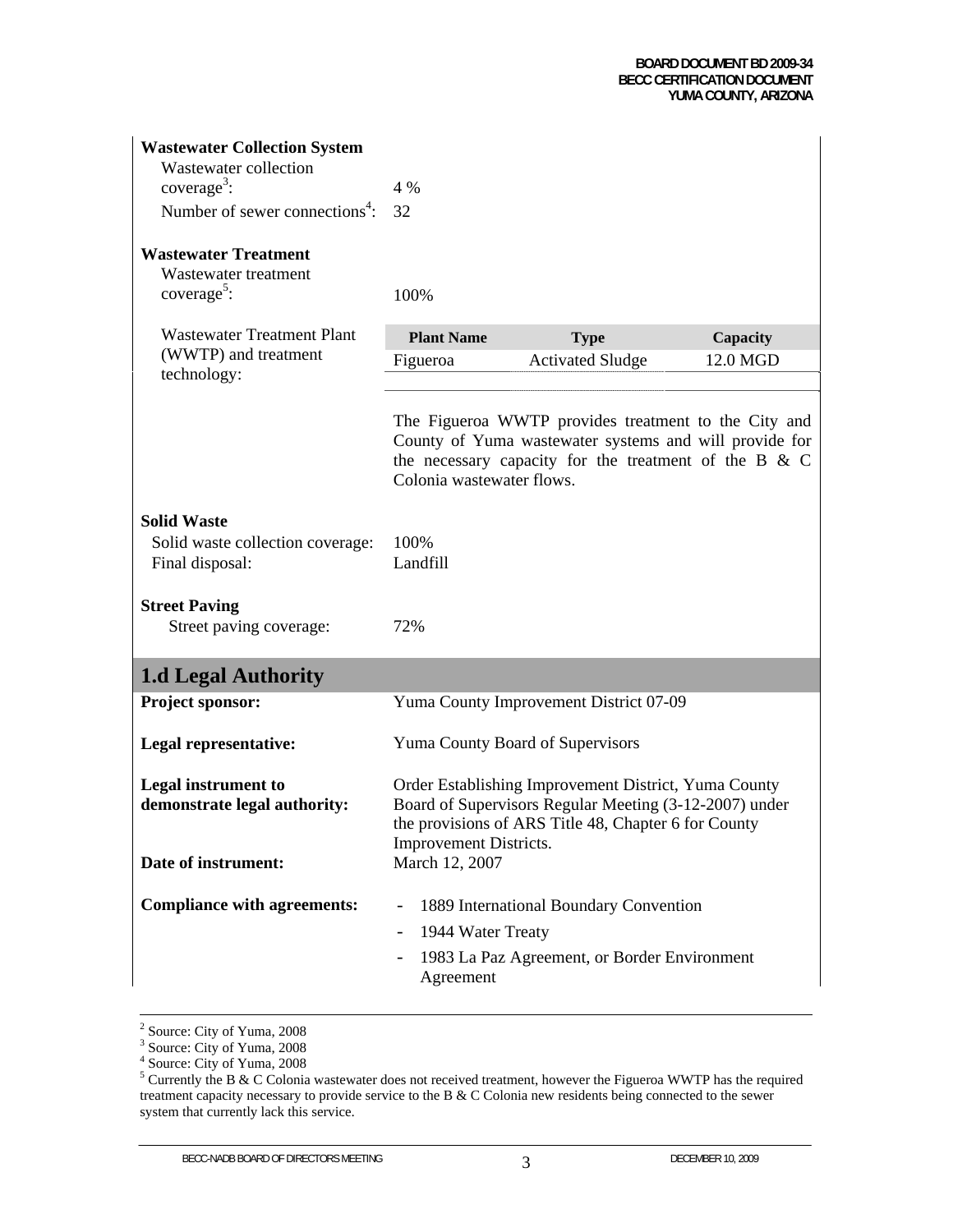| 1990 Integrated Border Environmental Plan (IBEP) |  |
|--------------------------------------------------|--|
|--------------------------------------------------|--|

- 1994 North American Free Trade Agreement (NAFTA)
- 2003 Border 2012: US-México Environmental Program

# **1.e. Project Summary**

**Project description and scope:** The project area, the B & C Colonia, is an unincorporated community delimited by Avenue B on the east and Avenue C on the west;  $1<sup>st</sup>$  Street on the north and  $8<sup>th</sup>$  Street on the south. This area covers approximately 512 acres (0.8 sq miles), including right of ways and a 5,195 ft section of the Yuma County Water User's Association West Main Canal. The proposed project involves construction of a wastewater collection system and decommissioning of the existing onsite septic systems to provide basic public wastewater service to the residents who currently rely on septic tanks and cesspools for wastewater disposal. The project approach calls for the installation of approximately 43,705 linear feet of PVC pipe ranging from 8-16 inches, 145 manholes, one lift station and 2,189 linear feet of 6 inch PVC force main. The flows generated from this proposed construction will be conveyed, via an agreement with the City of Yuma, through City-owned interceptor lines to an existing wastewater treatment plant named the Figueroa Avenue Water Pollution Control Facility, which has enough capacity to treat the additional flows. The project is one of those approved under the FY05/06 PDAP-BEIF Prioritization process. The project is ranked as a Category 1, the highest ranking in terms of the environmental and human health need intended to be addressed. The project will help eliminate the need for septic tanks and cesspools that allow a risk of exposure of untreated or inadequately wastewater to community residents and the environment including seepage into the groundwater and the Colorado River.

| <b>Wastewater Collection System</b> |  |
|-------------------------------------|--|
|                                     |  |

| <b>Item Description</b> | Quantity   | <b>Material/Diameter</b><br>(inch) | Capacity<br>(MGD) |
|-------------------------|------------|------------------------------------|-------------------|
| Sewer Pipe              | 2,582 lf   | PVC/16"                            |                   |
| Sewer Pipe              | 5,732 lf   | PVC/12"                            |                   |
| Sewer Pipe              | 35,391 lf  | $PVC/8$ "                          |                   |
| Manholes                | 102 ea.    | Precast-Concrete/4'                |                   |
| Manholes                | 43 ea.     | Precast-Concrete/5'                |                   |
| Force Main              | $2,189$ If | $PVC/6$ "                          |                   |
| <b>Lift Station</b>     | $1$ ea.    | n/a                                | 0.770             |
| Service connections     | 601<br>ea. | PVC/4"                             |                   |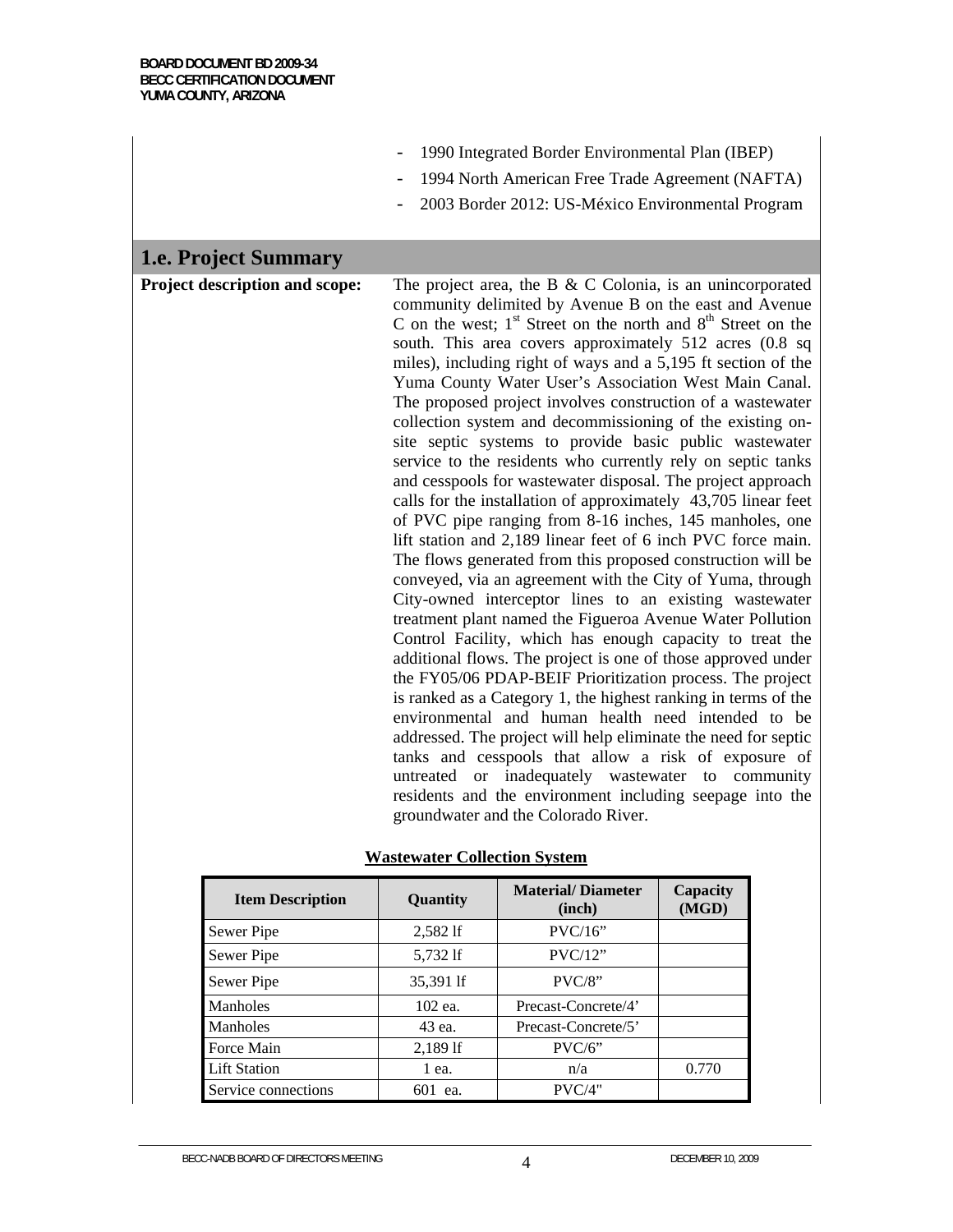#### **BOARD DOCUMENT BD 2009-34 BECC CERTIFICATION DOCUMENT YUMA COUNTY, ARIZONA**

**Population served:** 6,149 (2008 Population estimate based on 2000 Us Census) 7,686 (20-year planning horizon of the population)

**Number of household** 

**Project cost:** 

716 (current project scope)

| <b>Description</b>          | <b>Cost US\$</b> |
|-----------------------------|------------------|
| WW System Construction*     | 12.903.448       |
| <b>City Connection Fees</b> | 7.000.000        |
| Incidentals**               | 2,105,000        |
| ‡Total∶                     | 22,008,448       |

\* Includes septic tank abandonment and contingency

\*\* Includes construction and assessment administration, and property & easement acquisitions.

**Project map:** The following figure shows the location of the project area:

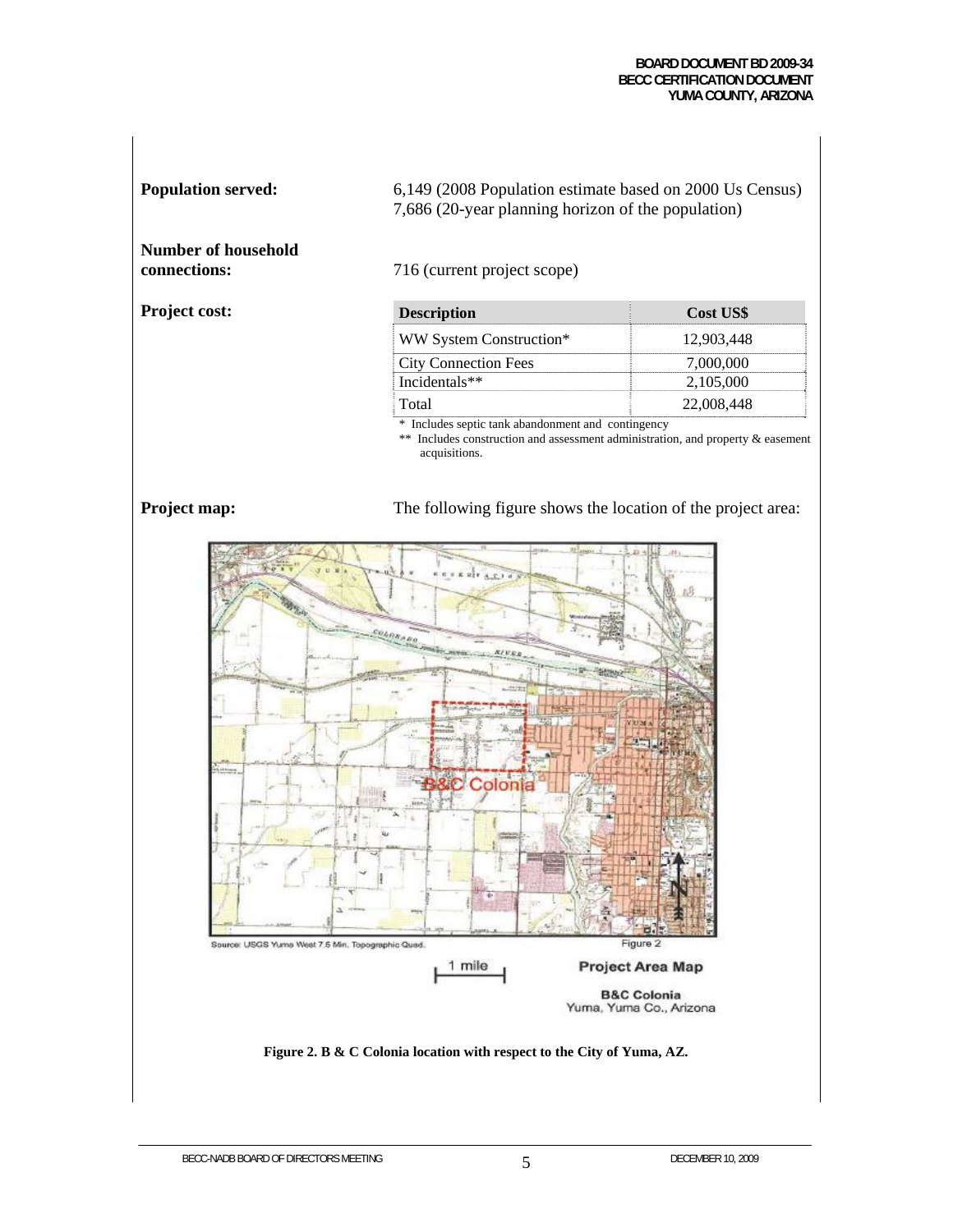# **1.f Project Justification**

**Project justification:** The County of Yuma through the Department of Development Services has assisted the B & C Colonia residents in forming an Improvement District to support the development of adequate sewer services to the designated project area. The existing coverage of the sanitary sewer collection system serves approximately 4% of the households within the project area. The remaining 96% of the residences area rely on septic tanks or cesspools for their wastewater disposal. This project will focus on the 716 households that are estimated to be without a sewer service collection system and rely on a septic system or cesspool. There is great concern with the existing septic tanks and cesspools within this densely populated area since the wastewater may already be potentially contaminating the shallow groundwater and migrating off-site, potentially affecting the quality of the water in the Colorado River. The overall goal and purpose of the project is to provide a reliable collection system and sanitary sewer services for all properties within the Avenue B & C Colonia Improvement District. The implementation of the proposed project will provide access to appropriate wastewater collection services to approximately 6,149 residents (100% of residents in the projects' area) and reduce untreated and/or inadequately treated wastewater discharges, estimated to be 200,000 gpd (calculated based on an average wastewater disposal assumption of 280 gpd per household), from the use of cesspools and sub standard onsite septic systems serving existing households in the project area. This action will reduce human contact with contaminated water as well as with vectors of waterborne diseases such as pests and other organisms. By eliminating the use of septic tanks or cesspools, the proposed projects will contribute to reduce the potential for groundwater and surface water contamination resulting from the deficiencies in the treatment of wastewater.

#### **Urgency of the project or consequences of no action:**

The lack of sewer collection service endangers the health of residents in the projects' area, since they might be exposed to untreated wastewater due to overflows, and tanks or cesspool failure, and thus are at risk of acquiring associated diseases due to having contact with wastewater. The inappropriate disposal and treatment of wastewater in the projects area may result in wastewater migrating off-site to the shallow groundwater contributing to aquifer and water supply contamination, and potentially affecting the quality of the water in the Colorado River.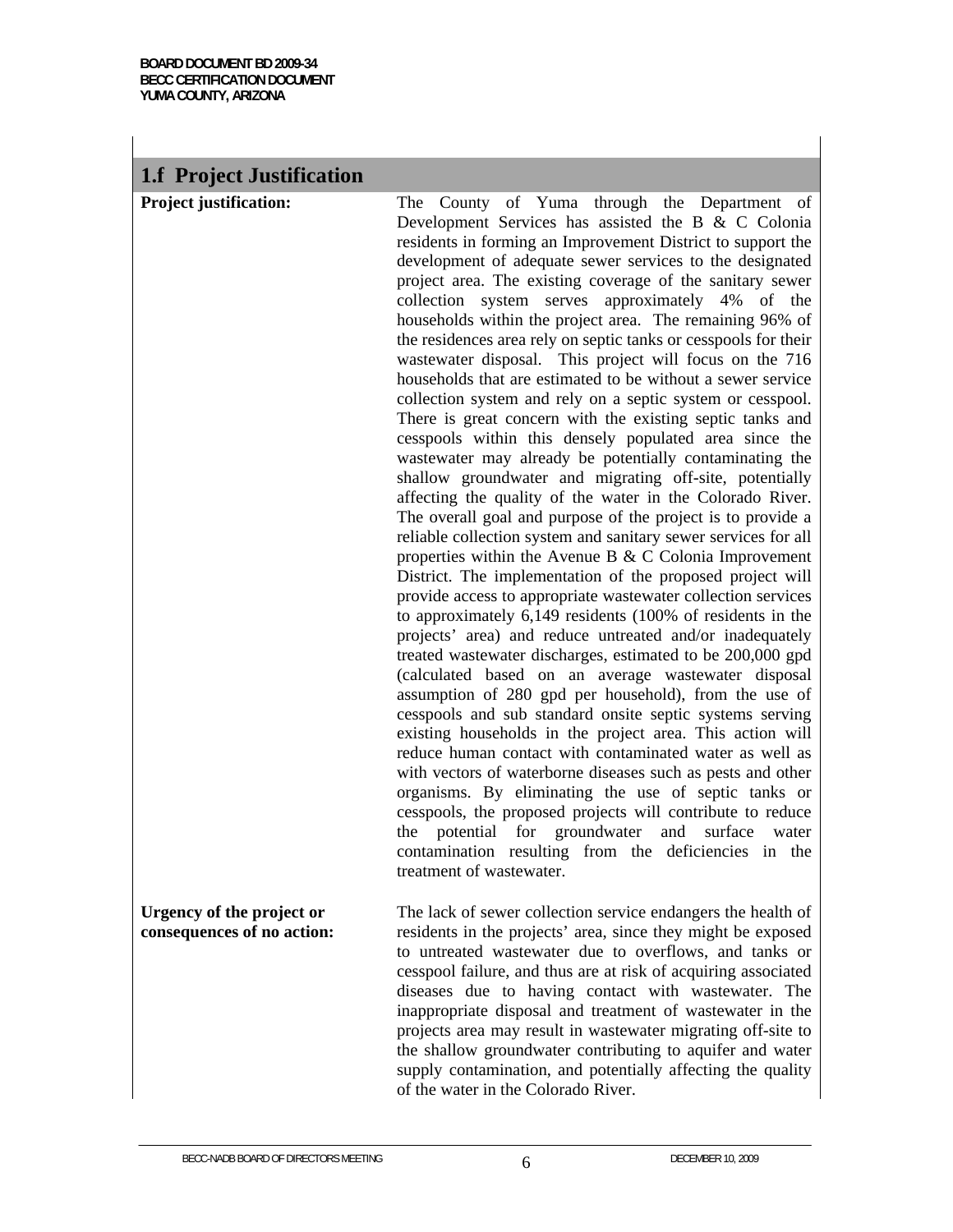# **Prioritization Process category:** Category 1

#### **Pending Issues:**

None

# **Criterion Summary:**

The projects fall within BECC priority sectors and meets basic general criteria.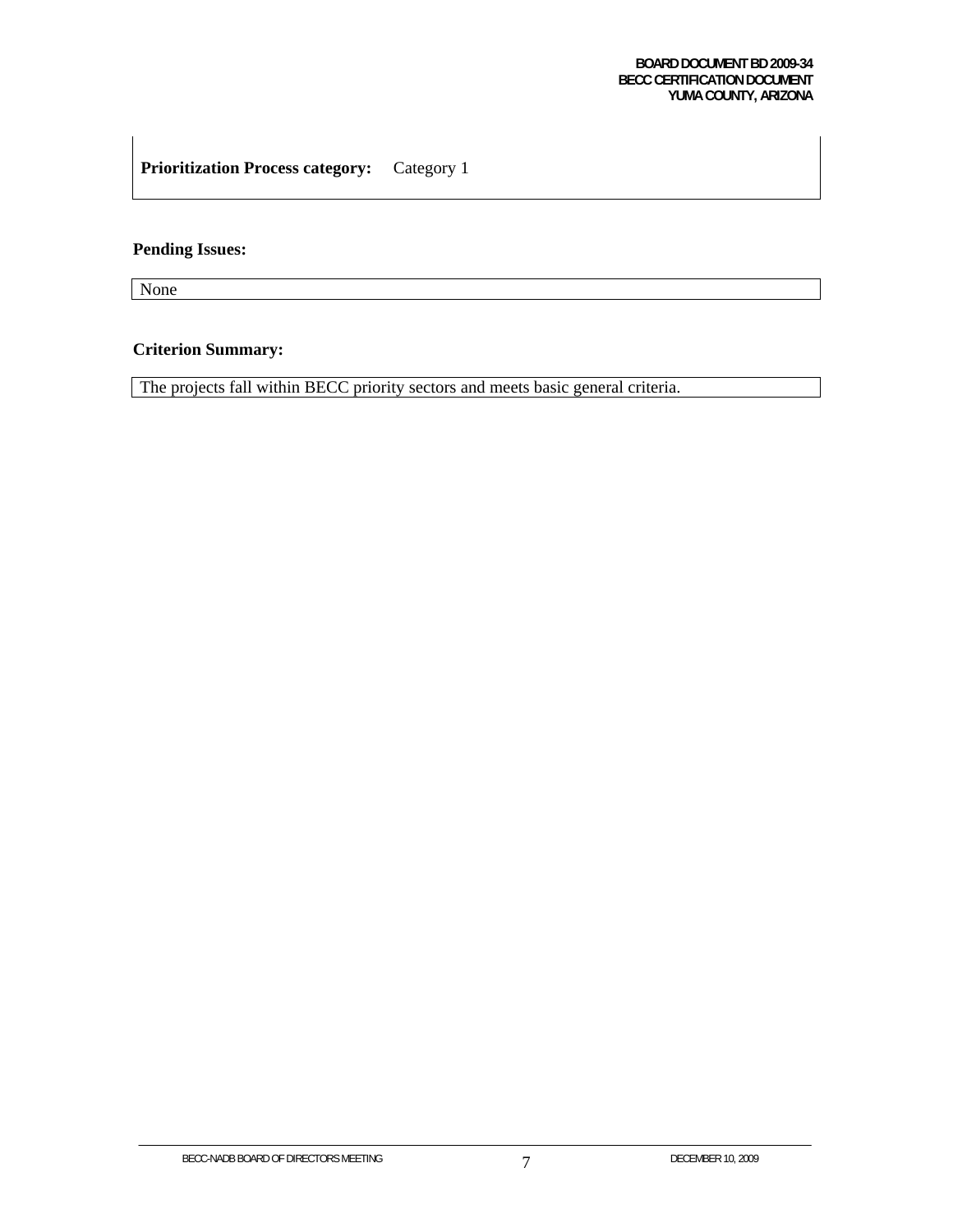| Α |                                         |
|---|-----------------------------------------|
|   | <b>2. Human Health and Environment'</b> |
|   |                                         |

| 2.a Compliance with Applicable Environmental Laws and Regulations.                    |                                                                                                                                                                                                                                                                                                                                                                                                                                                                                                                                                                                                  |  |
|---------------------------------------------------------------------------------------|--------------------------------------------------------------------------------------------------------------------------------------------------------------------------------------------------------------------------------------------------------------------------------------------------------------------------------------------------------------------------------------------------------------------------------------------------------------------------------------------------------------------------------------------------------------------------------------------------|--|
| <b>Environmental and Public</b><br>Health needs addressed by the<br>proposed project: | Suitable wastewater collection and treatment. Residents<br>in the project areas currently lack wastewater collection<br>service and rely upon inadequate on-site septic systems,<br>septic tanks and cesspools to dispose of the wastewater.                                                                                                                                                                                                                                                                                                                                                     |  |
|                                                                                       | Reduce the risk for communicable waterborne diseases<br>caused by potential contact with the surface pooling of<br>untreated wastewater accumulated as a result of<br>overflows and backups in the project area.                                                                                                                                                                                                                                                                                                                                                                                 |  |
|                                                                                       | Reduce the potential of surface and groundwater<br>contamination due to infiltration to the high water table<br>by untreated or inadequately treated wastewater. The<br>City of Yuma provides drinking water to City and<br>County residents originating from surface water in the<br>Colorado River. The B&C Colonia is located within a<br>mile of the Colorado River. Leaking cesspools and<br>overloaded septic systems have the potential to<br>contaminate surface water and ground water with human<br>pathogens, creating a health risk for users of these<br>important water resources. |  |
| The project meets the following<br>applicable environmental laws<br>and regulations:  | Federal Water Pollution Control Act -National edict<br>established to regulate the pollution of water bodies and<br>wastewater discharges.                                                                                                                                                                                                                                                                                                                                                                                                                                                       |  |
|                                                                                       | Clean Water Act - National law that determines the<br>minimum level of treatment for municipal wastewater<br>discharges.                                                                                                                                                                                                                                                                                                                                                                                                                                                                         |  |
|                                                                                       | National Pollutant Discharge Elimination System Permit<br>- Permit issue to discharger, which establishes effluent<br>standards for the maximum contaminant concentrations<br>allowable for a specific wastewater discharge.                                                                                                                                                                                                                                                                                                                                                                     |  |
|                                                                                       | National Environmental Policy Act – National edict that<br>ensures that all environmental factors are given the same<br>consideration as all other factor in decision-making by<br>federal agencies.                                                                                                                                                                                                                                                                                                                                                                                             |  |
|                                                                                       | Resource Conservation and Recovery Act - Official<br>that<br>Federal Regulation<br>establishes<br>the<br>general<br>framework<br>for<br>controlling<br>the<br>management<br>of<br>solid waste. Municipal<br>nonhazardous<br>sludge from<br>Plants<br>considered<br>Wastewater<br>Treatment<br>is<br>nonhazardous waste once stabilized.                                                                                                                                                                                                                                                          |  |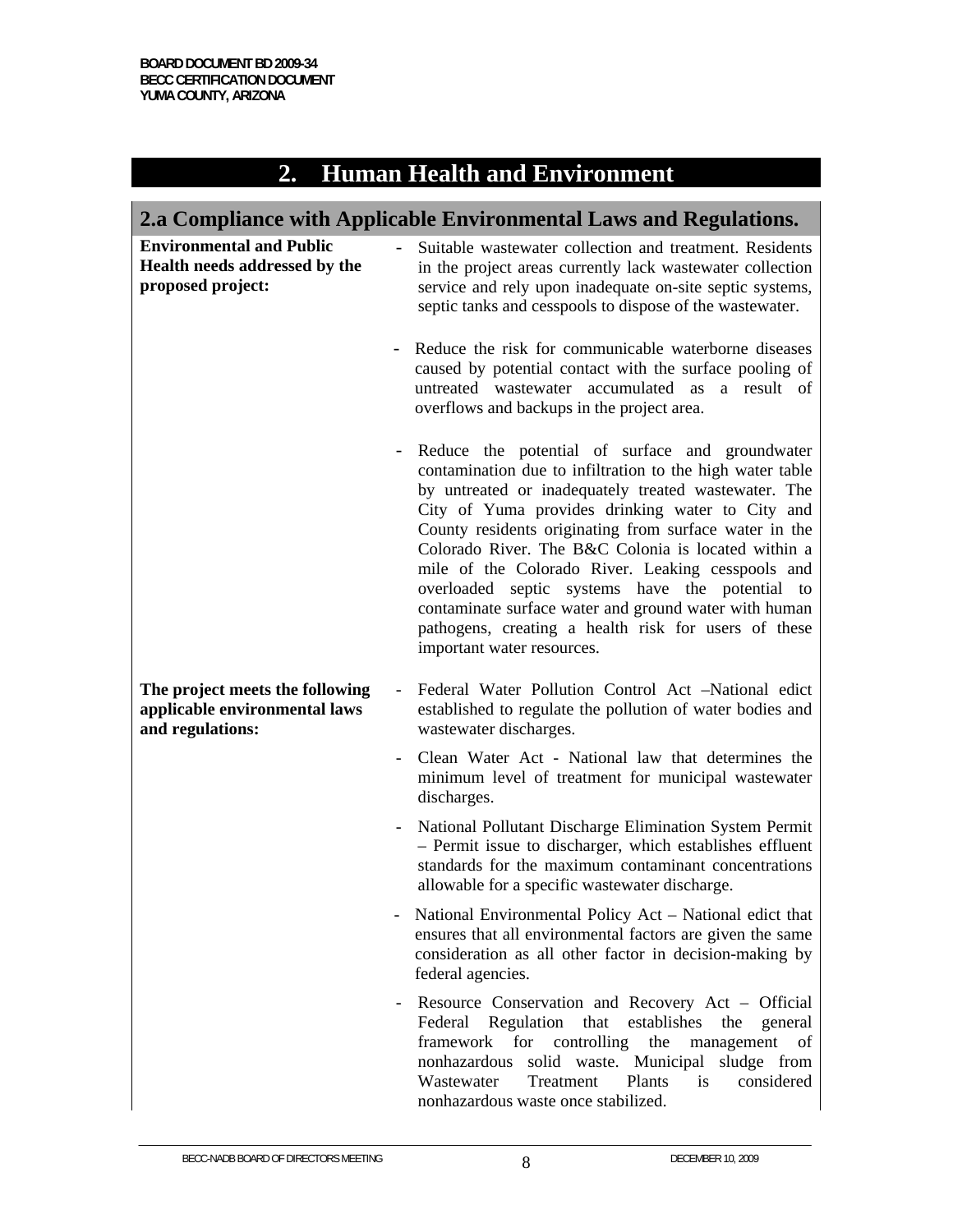- Aquifer Water Quality Standards - Official ADEQ Standard which establishes the maximum permissible levels of contaminants for wastewater discharges into bodies of water in Arizona.

# **2.b Human Health and Environmental Impacts.**

| <b>Human Health Impacts</b>          |                                                                                                                                                                                                                                                                                                                                                                                                                                                                                                                                                                                                                                                                                                                                                                                                                                                                                                                                                                                                                                                           |
|--------------------------------------|-----------------------------------------------------------------------------------------------------------------------------------------------------------------------------------------------------------------------------------------------------------------------------------------------------------------------------------------------------------------------------------------------------------------------------------------------------------------------------------------------------------------------------------------------------------------------------------------------------------------------------------------------------------------------------------------------------------------------------------------------------------------------------------------------------------------------------------------------------------------------------------------------------------------------------------------------------------------------------------------------------------------------------------------------------------|
| <b>Direct and indirect benefits:</b> | The construction of the new wastewater collection<br>systems in the B & C Colonia will reduce health risks<br>associated with inadequate wastewater collection and<br>lack of wastewater treatment.                                                                                                                                                                                                                                                                                                                                                                                                                                                                                                                                                                                                                                                                                                                                                                                                                                                       |
|                                      | The project will lessen the likelihood of human contact<br>with improperly disposed and treated wastewater, and as<br>a result, avoid the transmission of waterborne diseases.                                                                                                                                                                                                                                                                                                                                                                                                                                                                                                                                                                                                                                                                                                                                                                                                                                                                            |
| <b>Health statistics:</b>            | Waterborne<br>diseases<br>caused<br>by<br>pathogenic<br>are<br>microorganisms that are directly transmitted as a result of<br>inadequate wastewater disposal or water supply procedures.<br>Discharges of raw sewage in the community, either from<br>failing septic systems or open cesspools, are a current health<br>concern in the B&C Colonia, as bacterial, viral and parasitic<br>infections in human populations may occur. Untreated<br>wastewater has the potential to support a variety of<br>microscopic and submicroscopic organism that can cause<br>infectious disease, including E. Coli, Giardia, cholera,<br>hepatitis A, Cryptosporidium, and helminth eggs. An<br>individual may become ill after direct contact with<br>improperly disposed wastewater; drinking water that has<br>been contaminated with these organisms; eating uncooked<br>foods that have been in contact with contaminated water; or<br>through poor hygiene habits that contribute to the<br>dissemination of diseases by direct or indirect human<br>contact. |
| <b>Supporting figures:</b>           | Waterborne diseases may be caused by protozoan, viruses,<br>bacteria, and intestinal parasites. Projects that improve<br>wastewater collection and treatment services, such as the B<br>& C Colonia Wastewater Collection System, contribute to<br>improve the communities' public health. The following<br>figure shows waterborne disease statistics for the County of<br>Yuma:                                                                                                                                                                                                                                                                                                                                                                                                                                                                                                                                                                                                                                                                         |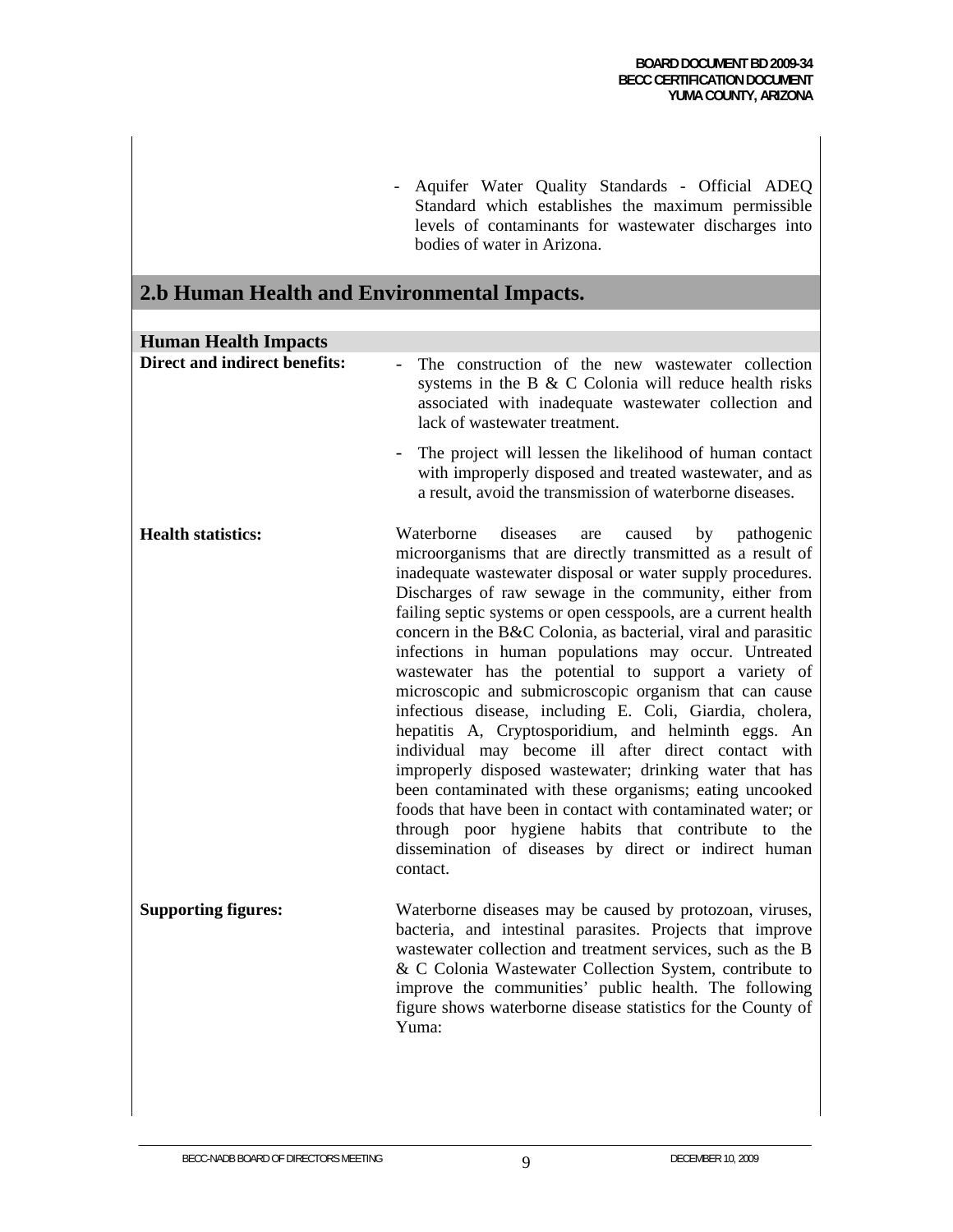| <b>No. of Cases</b> |      |      |                |      |
|---------------------|------|------|----------------|------|
| <b>Disease</b>      | 2005 | 2006 | 2007           | 2008 |
| Amebiasis           | 0    |      | $\theta$       | ∩    |
| Campylobacteriosis  | 10   | 22   | 17             | 27   |
| Cryptosporidiosis   | 0    |      | $\theta$       |      |
| Giardiasis          | 2    | 3    | $\overline{2}$ | 3    |
| Shigellosis         | 14   | 17   | 15             | 18   |

**Table 2.1 – Waterborne Disease Statistics for Yuma County, AZ.** 

**Source:** Arizona Department of Health Services, Reported Cases of Notifiable Diseases by County.

| <b>Environmental Impacts</b>  |                                                                                                                                                                                                                                                                                                                                                                                                                                                                                                                                                           |
|-------------------------------|-----------------------------------------------------------------------------------------------------------------------------------------------------------------------------------------------------------------------------------------------------------------------------------------------------------------------------------------------------------------------------------------------------------------------------------------------------------------------------------------------------------------------------------------------------------|
| Direct and indirect benefits: | The construction of the new wastewater collection system in<br>the B & C Colonia will lessen environmental hazards<br>associated with inadequate wastewater collection and<br>treatment.                                                                                                                                                                                                                                                                                                                                                                  |
|                               | - The project will reduce the potential of groundwater and<br>surface water contamination.                                                                                                                                                                                                                                                                                                                                                                                                                                                                |
|                               | The project will diminish potential soil contamination due<br>to surface pooling of untreated wastewater.                                                                                                                                                                                                                                                                                                                                                                                                                                                 |
|                               | The proposed project will collect and treat wastewater<br>generated in the project area in compliance with existing<br>federal and state laws and regulations.                                                                                                                                                                                                                                                                                                                                                                                            |
| <b>Environmental impacts:</b> | The construction of this project will reduce potential<br>wastewater open air discharges due to overflows and backups,<br>which may negatively impact ground and surface water bodies,<br>human health and the general environment. Considering that the<br>wastewater produced in the project area will be collected and<br>treated at the Figueroa Avenue Water Pollution Control Facility<br>(WPCF), this will prevent contamination of the groundwater<br>and surface waters, including the Colorado River, and<br>safeguard the area's water supply. |
|                               | Although the project anticipates some direct or indirect<br>adverse impacts in the long and short term these are not<br>considered to be significant in regards to the construction<br>and operation of the project. Potential impacts related to the<br>project's implementation include the following:                                                                                                                                                                                                                                                  |
|                               | Air resources might be impacted by emissions of                                                                                                                                                                                                                                                                                                                                                                                                                                                                                                           |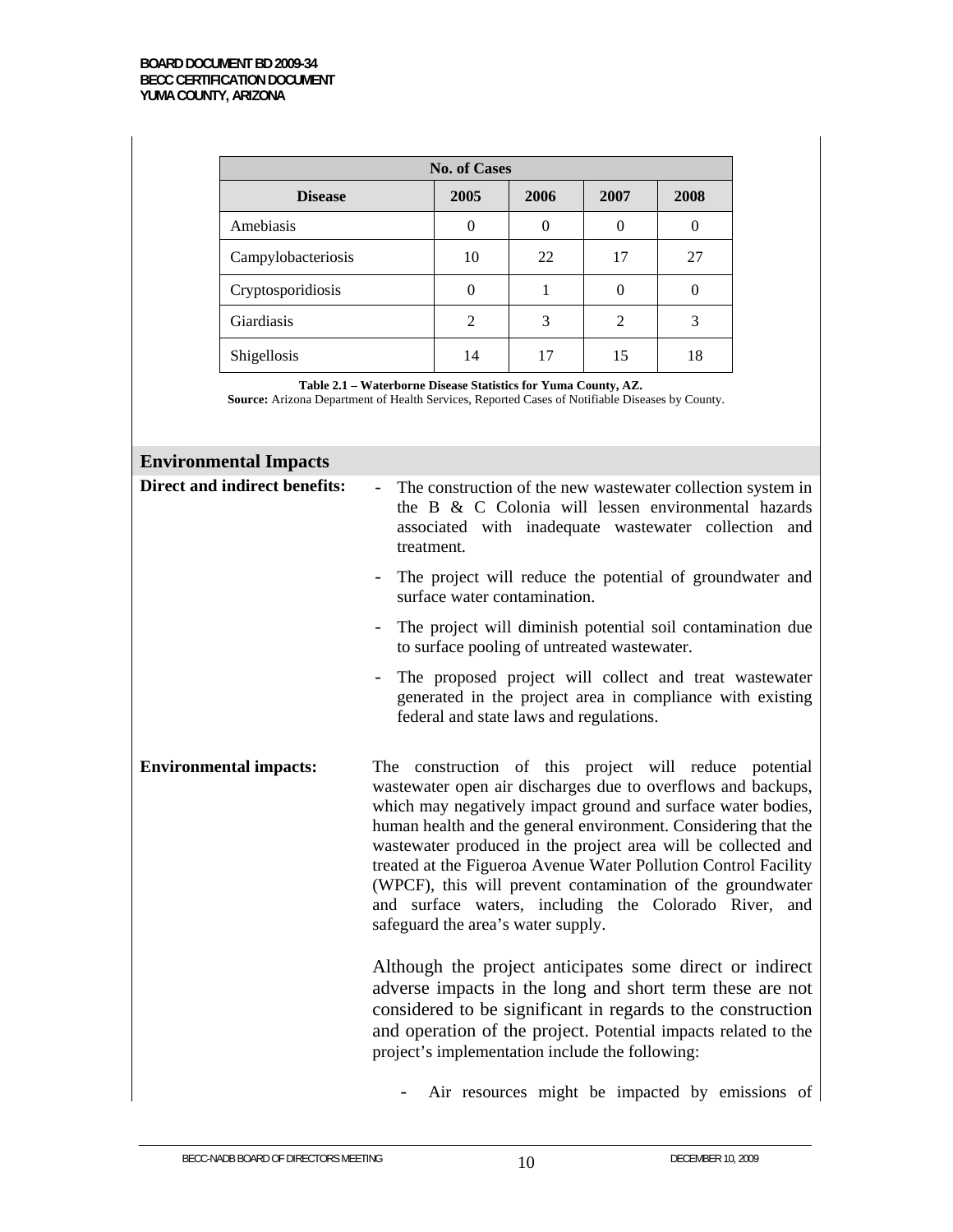|                             | carbon monoxide and nitrous oxide emissions from<br>construction machinery and re-routed traffic, as well as<br>idled emissions. Also increased carbon monoxide,<br>hydrocarbons, nitrous oxide and fugitive dust from the<br>additional traffic due to the minor increase in<br>population. |
|-----------------------------|----------------------------------------------------------------------------------------------------------------------------------------------------------------------------------------------------------------------------------------------------------------------------------------------|
|                             | Surface water resources could be impacted by<br>construction storm water runoff.                                                                                                                                                                                                             |
|                             | Ground water resources will be positively impact by<br>reducing the potential conveyance of pollution to the<br>high water table.                                                                                                                                                            |
|                             | Noise levels might be elevated during construction<br>activities. This impact is short in duration and<br>concentrated to the work area. No significant long term<br>impact is expected.                                                                                                     |
| <b>Mitigation measures:</b> | Some of the mitigation measures consist of:                                                                                                                                                                                                                                                  |
|                             | Application of non-potable water to reduce fugitive dust<br>emissions                                                                                                                                                                                                                        |
|                             | Best Management Practices to control storm water spillage                                                                                                                                                                                                                                    |
|                             | Provide a 20 feet physical buffer from of any canal<br>structure, if previously unidentified cultural resources are<br>discovered, all work will be stop immediately and a State<br>Historic Preservation Officer will be notified.                                                          |
|                             | All work related to excavation would be stop if previously<br>unidentified or suspect hazardous material is encountered.<br>ADEQ will be contacted to investigate and implement<br>proper actions.                                                                                           |
|                             | Removal of all empty containers of hazardous chemicals<br>such as sealers paints and oil lubricants from site and<br>proper disposal.                                                                                                                                                        |
|                             | Construction related noise will be mitigated by imposing<br>standard procedures such as specific days and hours of<br>operation and the use of mufflers on construction<br>equipment.                                                                                                        |
|                             | Efficient traffic control and placement of warning signs to<br>prevent potentially hazardous situations.                                                                                                                                                                                     |
| <b>Impacts:</b>             | Significant direct or indirect adverse impacts are not anticipated<br>to the natural, historical and anthropological resources within<br>and around the project area. Additionally there are no<br>anticipated adverse impacts to soil or land use due to the project                        |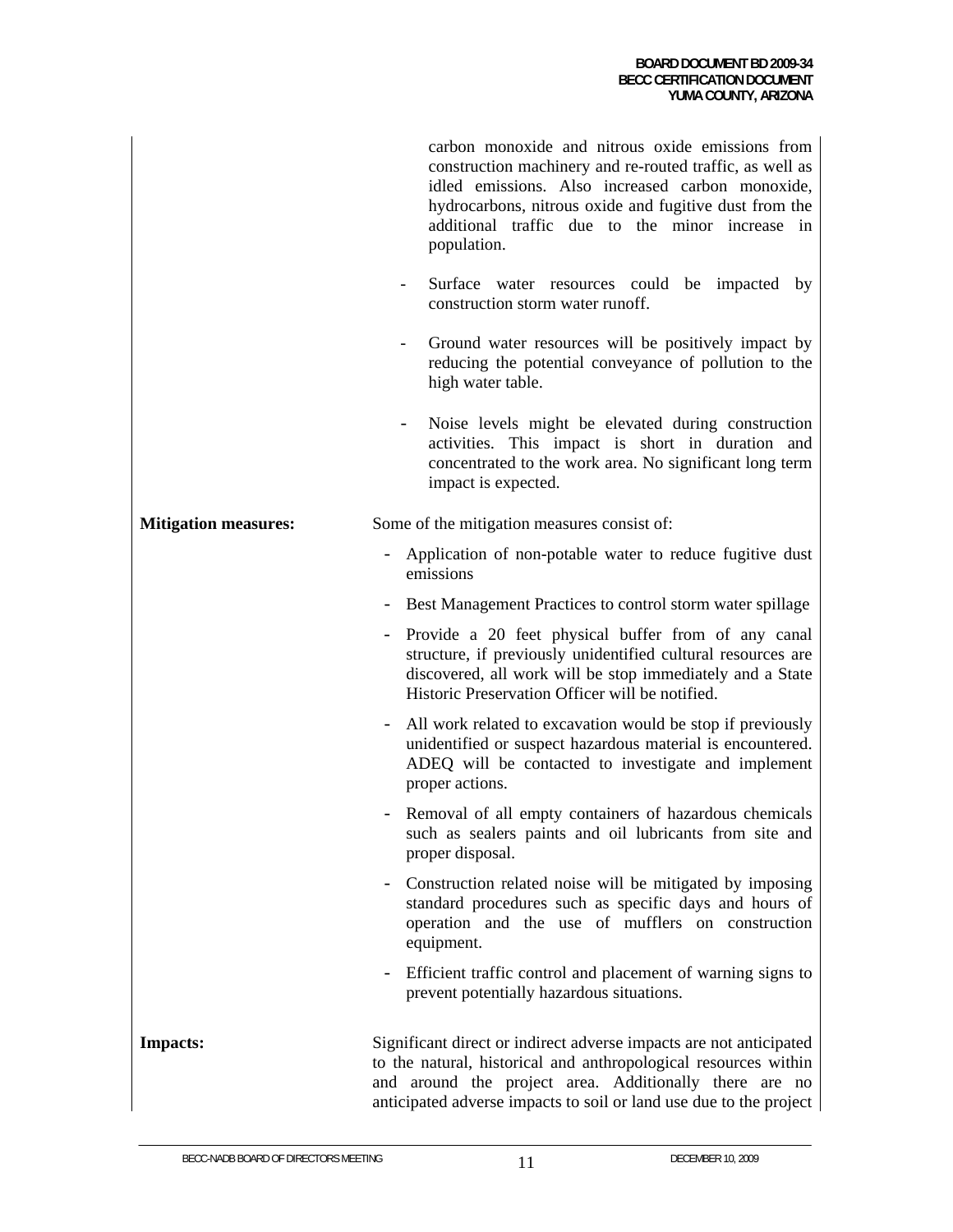area already being heavily disturbed, and to vegetation communities since human use has eliminated the natural vegetation. Other minor environmental impacts are anticipated due to project implementation and operations, but no significant negative long terms effects are expected. Provided that the construction tasks are implemented in accordance with the approved Storm Water Pollution Prevention Plan (SWPPP) requirements, and considering the mitigation measures established by the plan and the use of construction best management practices, long term environmental consequences are not estimated from the different building phases during the construction of the project. The environmental impacts resulting from the implementation of the project will be positive overall, given that the project will increase wastewater collection coverage, reduce water resource contamination and improve the quality of life of area residents by curtailing potential health risks.

#### **Transboundary Impacts**

The project implementation will have a positive impact on the health of residents of cities such as San Luis Rio Colorado, Sonora and Mexicali, Baja California as well as the surrounding region, including all areas impacted by the waters of the Colorado River, since these actions will reduce the risk of waterborne diseases caused by inappropriate wastewater management. The implementation of the project will reduce the potential for contamination of this shared water source. According to the environmental assessment significant negative transboundary impacts are not expected due to the implementation or operation of the project.

#### **Formal Environmental Clearance**

**Environmental Clearance:**  Pursuant to the U.S. National Environmental Policy Act (NEPA), an environmental assessment was developed and submitted for consideration to the United States Environmental Protection Agency (EPA). The assessment follows NEPA and EPA regulations Title 40 Code of Federal Regulations (CFR) Part 6 for environmental impacts in the U.S. from projects located in the U.S. or Mexico (EPA1997a). It was prepared using the Council of Environmental Quality (CEQ) regulations as guidance. A 30-day public review started on September 21, 2006 to receive comments related to the environmental assessment and a Finding of No Significant Impact (FNSI) ruling was established. On October 27, 2006 the EPA issued the final FNSI establishing that the projects will not result in significant environmental impacts that may affect the U.S. border area.

Additionally, according to the provisions of the Arizona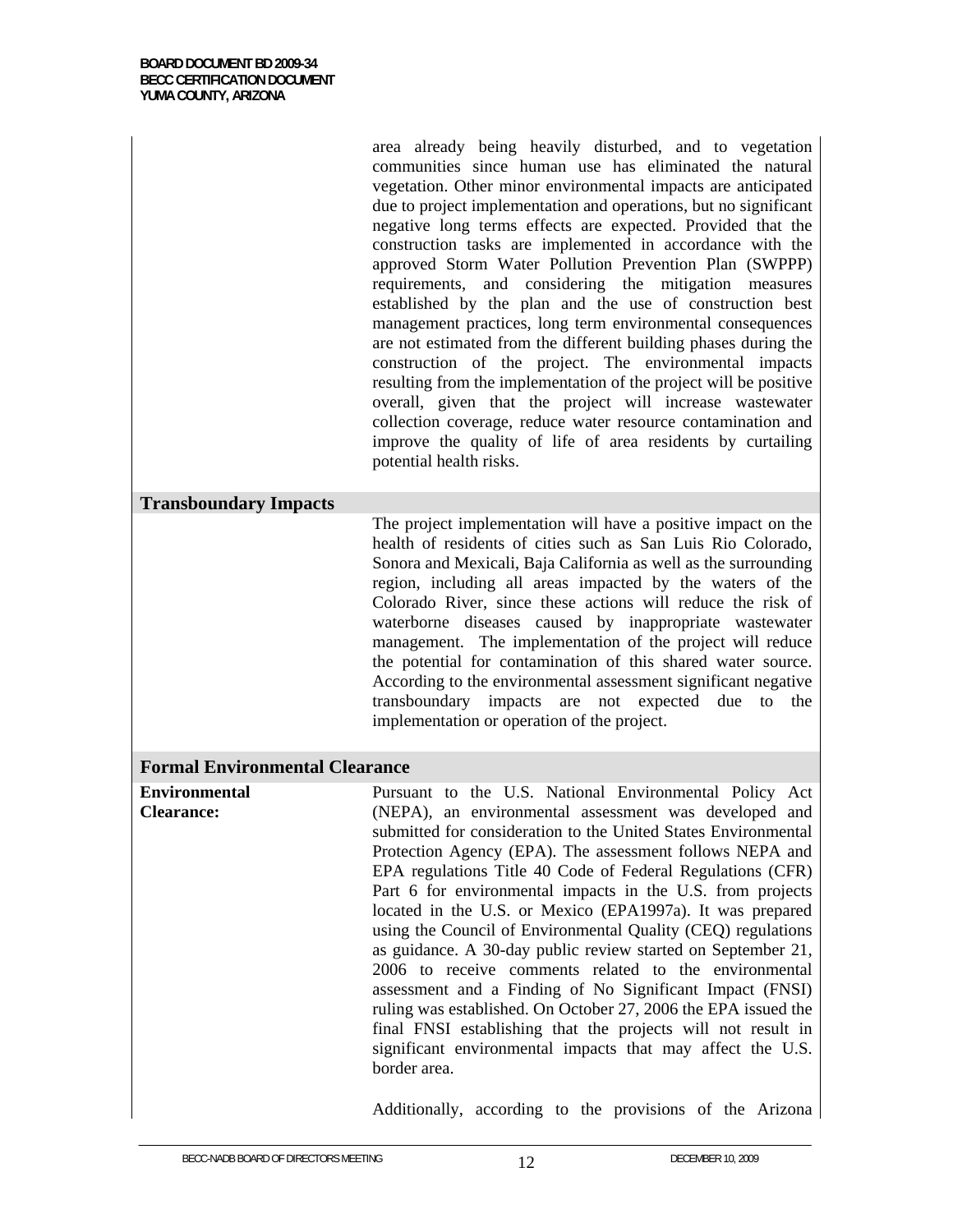Department of Environmental Quality regarding the environmental impacts of the project due to its operation, t the project must comply with the requirements stated in the City of Yuma's ADEQ 408 Plan.

## **Pending Issues**

None

#### **Criterion Summary:**

The project complies with BECC's Human Health and Environmental criteria.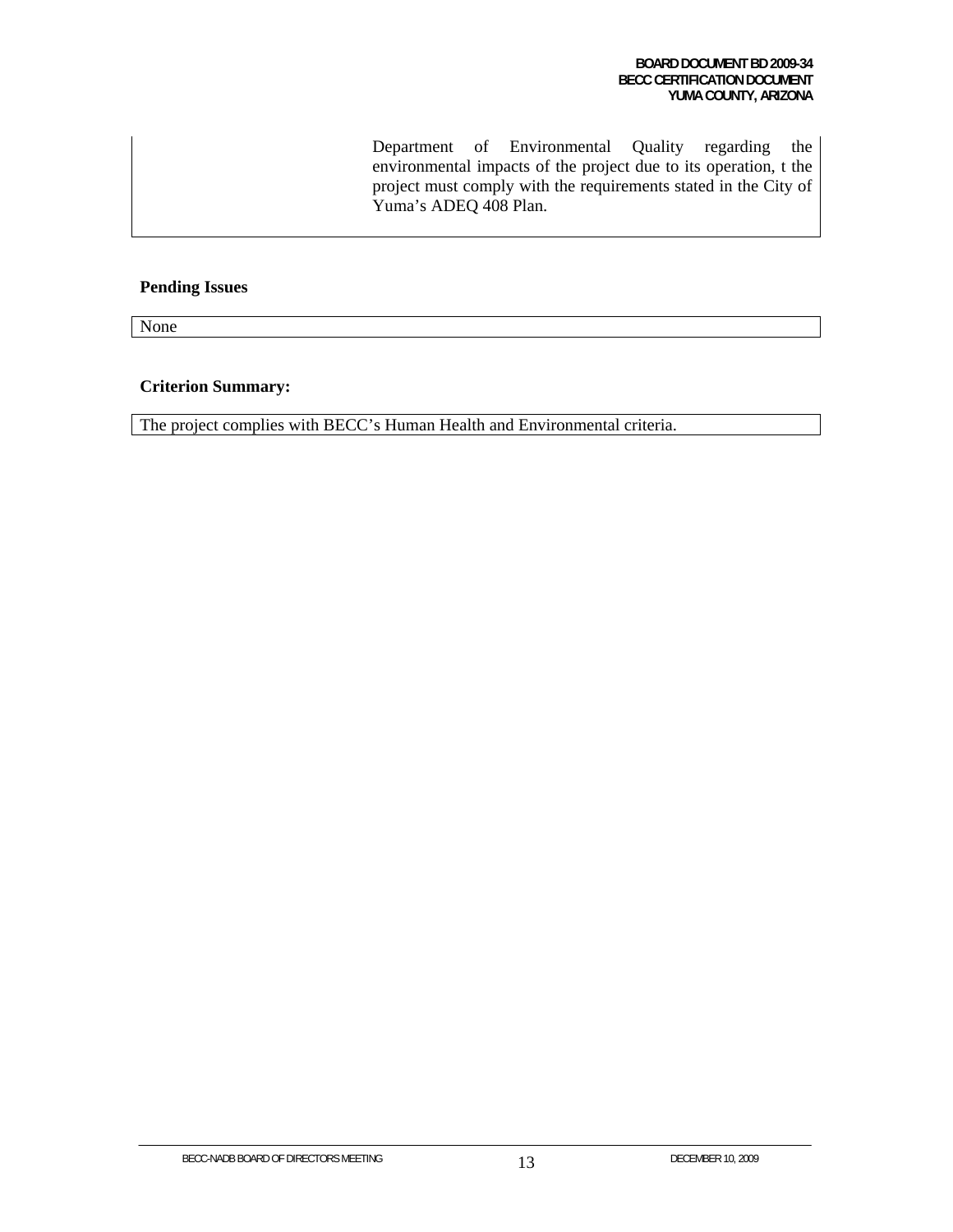# **3. Technical Feasibility**

## **3.a Technical Aspects**

The projects consist of the construction of the wastewater collection system for the B  $&$  C Colonia located in Yuma County. The project area covers close to 512 acres and includes approximately 782 properties varying in size from hundreds of square feet to several acres, with a vast majority of first time users; the properties occupy an area of approximately 361 acres. The project area sewage flows will be conveyed to the Figueroa Water Pollution Control Facility (WPCF) for treatment using the Avenue C Interceptor.

#### **Project Development Requirements**

**Design criteria:** The project's final design was developed applying the wastewater collection technical requirements, standards, and specifications as established by EPA, ADEQ and the City of Yuma. The design of sewage system flows was based on the population density and land use plan as specified in the Section 208 Wastewater Facilities Plan Update (WFPU) for the City of Yuma. The project meets the minimum requirements of the Arizona Administrative Code—Department of Environmental Quality (ADEQ)—Water Pollution Control Title 18, Ch. 9, Part E (Appendix I). The sanitary sewer system was designed to meet the requirements for the County of Yuma Design and Construction Standards. The Final designs were reviewed by the City and County of Yuma, USDA, BECC and NADB, and endorsed by EPA and ADEQ. The following table lists the general wastewater system minimum design criteria as established by the Arizona Department of Environmental Quality:

| Condition                          | <b>Criteria</b>      |
|------------------------------------|----------------------|
| Minimum Pipe Flow Velocity         | 2 feet per second    |
| Maximum Pipe Flow Velocity         | 10 feet per second   |
| Minimum Pipe Diameter              | 6 inch               |
| Minimum Slope                      | 0.0033 feet per feet |
| <b>Manning Coefficient</b>         | 0.013                |
| Force Main Flow Velocity           | 3.0-7.0 fps          |
| Manhole Diameter/Invert Depth      | 4 feet/10 feet       |
| Manhole Spacing Distance           | 500 feet             |
| Lift Station Minimum Pump Size     | 7.5 HP               |
| Lift Station Minimum Wet Well Size | 96 inch diameter     |
| Lift Station Pumps                 | 2 pump minimum       |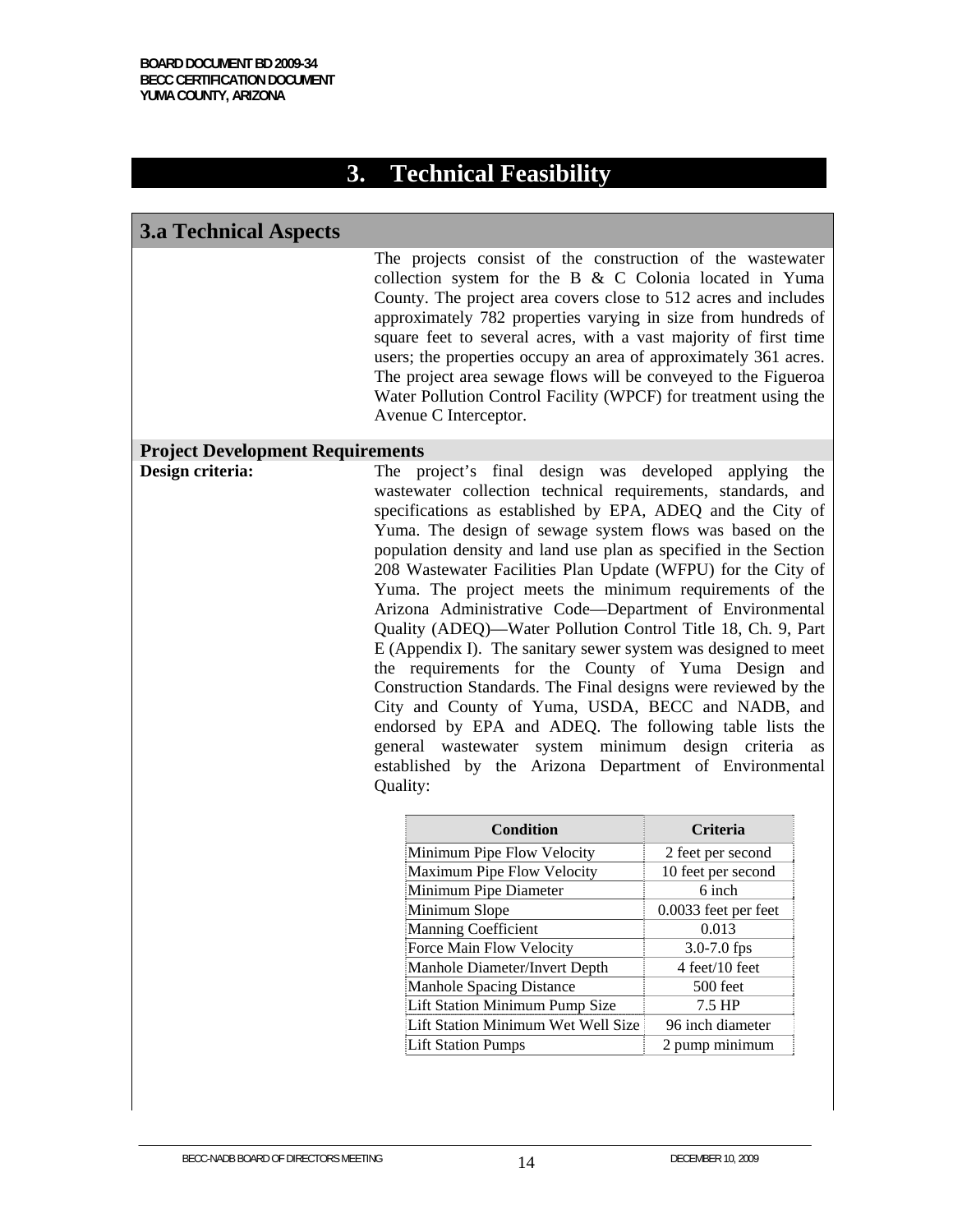The wastewater collection system in the project consists mainly of the installation of sewer lines, manholes, collectors and one lift station that will discharge by gravity to an existing interceptor that will convey the wastewater flows generated in the area at full build out conditions (approximately 0.80 MGD) to the Figueroa Wastewater Pollution Control Facility (WPCF), which has sufficient treatment capacity. The table below details the projects components and the estimated cost of the improvements:

| Component                                                                                                                                                  | Quantity | Unit | <b>Unit Cost</b><br>(Dollars) | <b>Total Cost</b><br>(Dollars) |
|------------------------------------------------------------------------------------------------------------------------------------------------------------|----------|------|-------------------------------|--------------------------------|
| 6" Force Main Pipe                                                                                                                                         | 2,189    | lf   | 65                            | 142,285                        |
| 8" Sewer Pipe & Fittings                                                                                                                                   | 35,391   | lf   | 90                            | 3,185,190                      |
| 12" Sewer Pipe & Fittings                                                                                                                                  | 5,732    | lf   | 120                           | 687,840                        |
| 16" Sewer Pipe & Fittings                                                                                                                                  | 2,582    | 1f   | 160                           | 413,120                        |
| Standard 4' Manholes 10'<br>Depth                                                                                                                          | 102      | ea   | 7,500                         | 765,000                        |
| Standard 5' Manholes 10'-<br>15' Depth                                                                                                                     | 43       | ea   | 10,000                        | 430,000                        |
| Lift Station Const. &<br>Controls                                                                                                                          | 1        | ea   | 206,250                       | 206,250                        |
| 4" Sewer Service<br>Connections                                                                                                                            | 601      | ea   | 4,000                         | 2,404,000                      |
| Septic Tank Abandonment                                                                                                                                    | 645      | ea   | 2,000                         | 1,290,000                      |
| <b>Connection Fees</b>                                                                                                                                     | 601      | ea   | 11,650                        | 7,000,000                      |
| Incidentals &<br><b>Supplementary Tasks</b><br>(Includes Assessment<br>Administration, Licenses,<br>Permits, ROW Acquisition,<br>Contingency and Interest) | 1        | ea   | n/a                           | 5,484,763                      |
|                                                                                                                                                            |          |      | <b>Total</b>                  | \$22,008,448                   |

|  |  |  |  |  |  | <b>B &amp; C Wastewater Collection System Cost Estimate</b> |
|--|--|--|--|--|--|-------------------------------------------------------------|
|--|--|--|--|--|--|-------------------------------------------------------------|

The Figueroa WPCF is located in the northwest part of the City of Yuma on Figueroa Avenue near the Colorado River, approximately  $0.5$  miles from the B & C Colonia. The plant treats wastewater by a conventional activated sludge treatment process, which removes suspended solids, organic matter and carbonaceous biological oxygen demand. The treatment is classified as secondary due to extended aeration and activated sludge digester, oxidation ditch system treatment, chlorination, UV light disinfection and filtration before discharge to the Colorado River through a land outfall. The solids that are removed as thickened primary and waste activated sludge are anaerobically digested (stabilized). The Figueroa WPCF has a design capacity to treat up to 12 MGD. Currently the WPCF is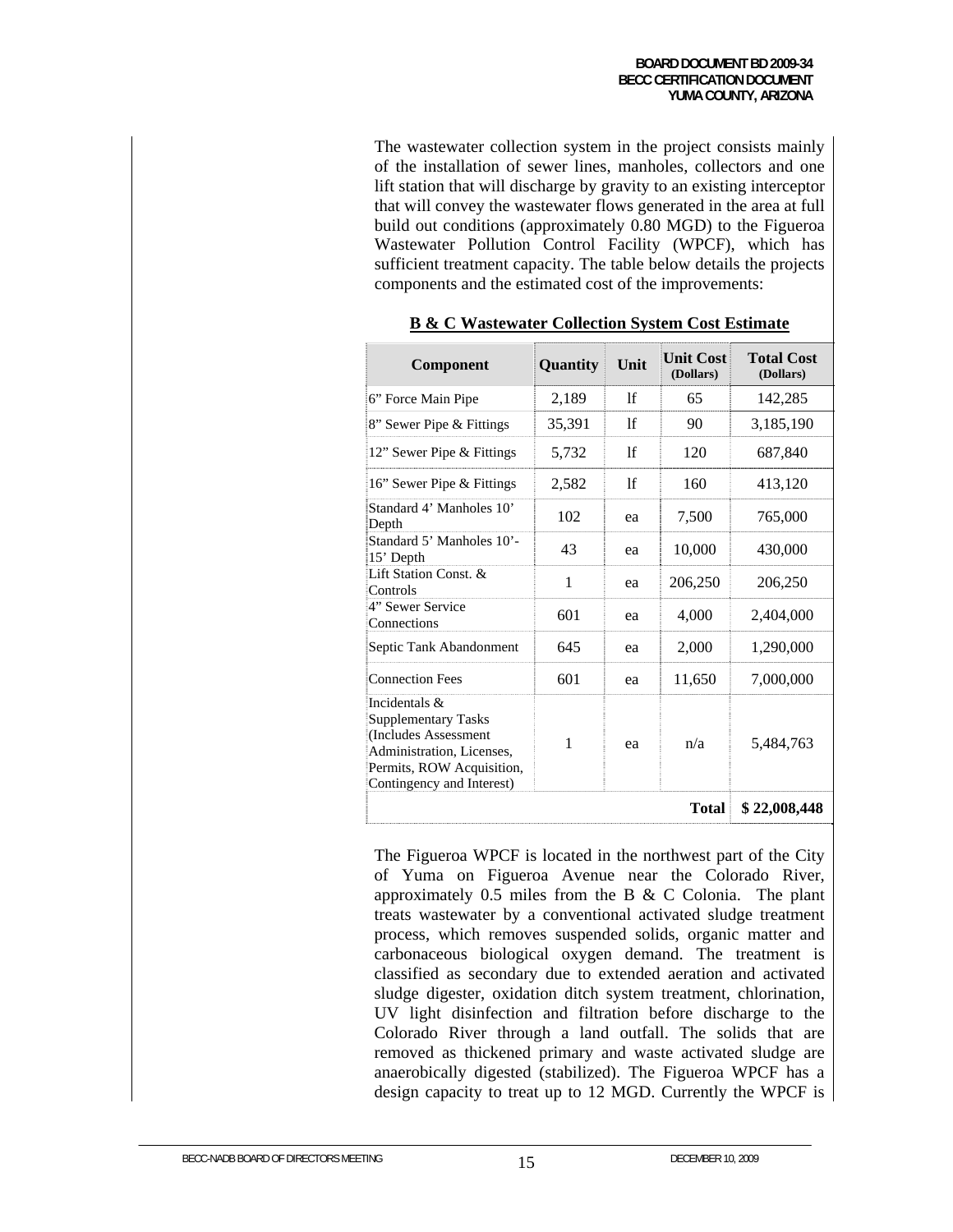| treating and average flow of 9.6 MGD, and has sufficient<br>treatment capacity to accommodate the additional flows, 0.80<br>MGD, resulting from the project area at full build out. It is<br>estimated that the existing households will disposed an estimated<br>200,000 gpd (calculated based on an average wastewater disposal |
|-----------------------------------------------------------------------------------------------------------------------------------------------------------------------------------------------------------------------------------------------------------------------------------------------------------------------------------|
| assumption of 280 gpd per household) resulting from the use of                                                                                                                                                                                                                                                                    |
| cesspools and sub standard onsite septic systems. The Figueroa                                                                                                                                                                                                                                                                    |
| WCPF complies with the National Pollution Elimination Permit                                                                                                                                                                                                                                                                      |
| (NPDES) No. AZ00020443, which was issued on July 1999.                                                                                                                                                                                                                                                                            |
| Additionally the Figueroa Avenue WPCF complies with Aquifer                                                                                                                                                                                                                                                                       |
| Protection Permit No. 100799 by meeting ADEQ's Aquifer                                                                                                                                                                                                                                                                            |
| Water Quality Standards. The sludge generated in the treatment                                                                                                                                                                                                                                                                    |
| plant is stabilized and dispose by land application, according to                                                                                                                                                                                                                                                                 |
| the provisions of federal Regulation 40 CFR 503 and all                                                                                                                                                                                                                                                                           |
| applicable state and local requirements, by a private contractor.                                                                                                                                                                                                                                                                 |
| The digested sludge is hauled by tanker truck and applied to<br>nearby agricultural lands, which benefit from nutrients contained                                                                                                                                                                                                 |
| in the sludge.                                                                                                                                                                                                                                                                                                                    |

In addition the project includes the abandonment of septic systems once a connection to City sewer system is made. Abandonment procedures must be performed and a "statement of septic tank abandonment" form must be filed with the Yuma Department of Development Services when the connection to the system is made.

Additionally a Value Engineering (VE) Analysis of the project design was performed in order to verify the design decisions and technical approach, as well as recommend the implementation of sustainable practices to the design and construction. Moreover the analysis reviewed the project cost, including the long term operation and maintenance costs and the project construction funding limitations. The recommendations to the design are listed in the Final VE Report.

During the development of the final design the BECC's Green Building Design Guidelines were applied resulting in several green building strategies that have been incorporated into the project construction specifications. The technical specifications include recommendations regarding the implementation of green building practices as part of the construction.

# **Appropriate Technology**  Several alternatives were identified and evaluated prior to deciding on the specific system arrangement. The alternatives were evaluated based on the following parameters:

- Construction Cost
- O & M Cost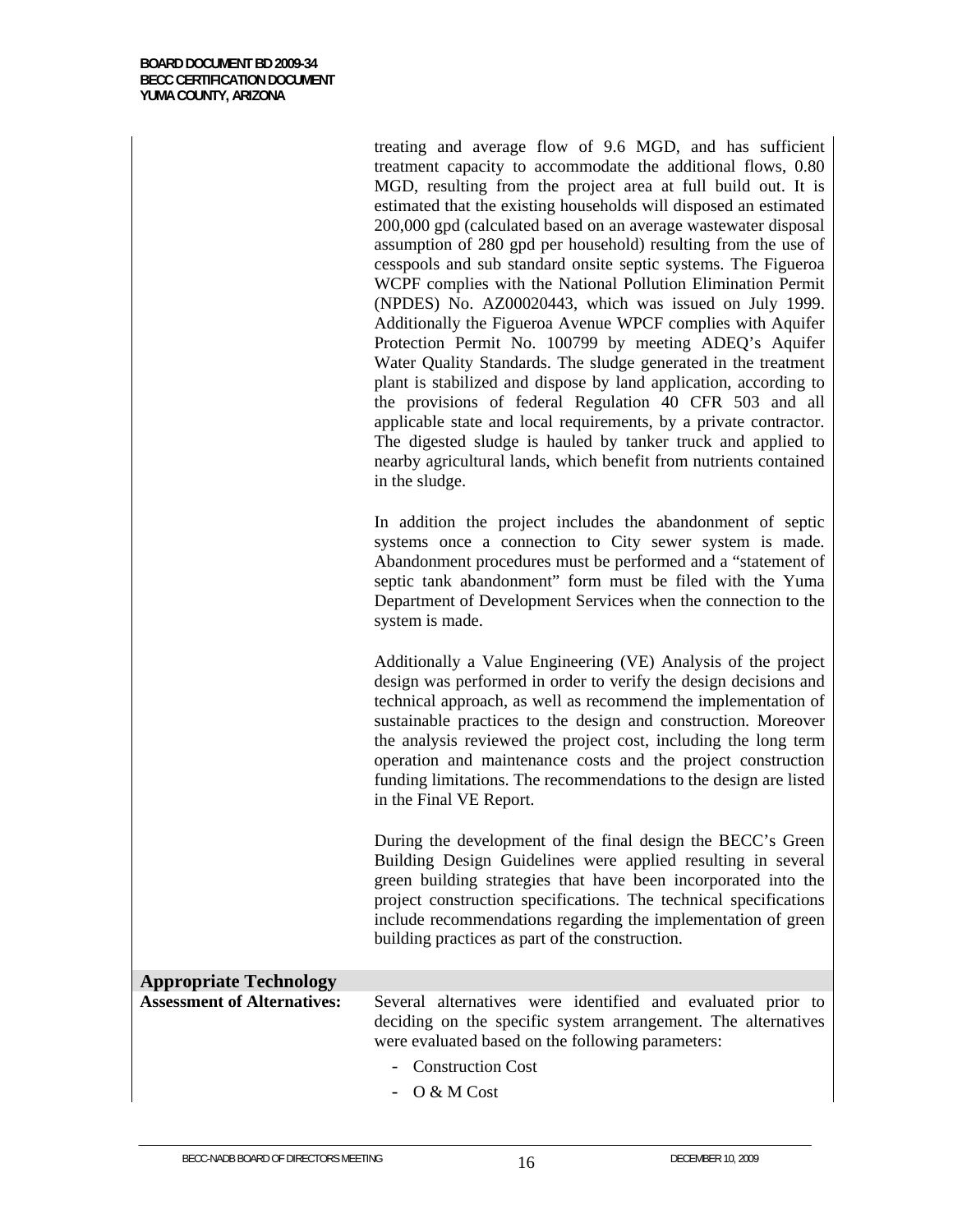- Material and Equipment Reliability
- Technology and Sustainable practices
- Environmental Impacts

In order to analyze the alternatives, the B  $&$  C Colonia was divided into several collection zones or basins. The initial analysis considered four main alternatives plus the no action alternative (Hazen and Sawyer 2003). The following are the alternatives:

- Gravity collection system connecting to existing interceptors
- Gravity and lift stations collection system connecting to existing interceptors
- Gravity and lift stations collection system connecting to a new interceptor
- Septic Tank Replacement
	- No action

Due to the uniformity of the terrain elevation, high water table, current land uses, and in order to minimize the project cost, an alternative based on gravity collection with minimal lift station requirements, and conveyance of the waste flows using the existing interceptor was selected for further development.

A detail cost estimate, an analysis of right of way requirements and permit requirement evaluation were developed to further support the upgrading of the selected alternative. These additional tasks produced an alternative with revised sewer routes that involved the most efficient pipe slopes, least amount of pipe length, fewer right of way purchases, and minimum need of lift stations as well as minimal capacity requirement. Upon consultation with the City of Yuma and based on the availability of interceptor capacity, the alternative was fine-tuned applying the design criteria previously mentioned and was selected to proceed for final design.

## **Property and Right-of-Way Requirements**

**Requirements:** The collection system layout was designed to use existing right of ways and county property when allowable, and based on the established urban land use plan. The pipe route and lift station location was chosen based on the potential to minimize the acquisition of additional right of way. As a result several easements were identified and agreements for purchase have been signed.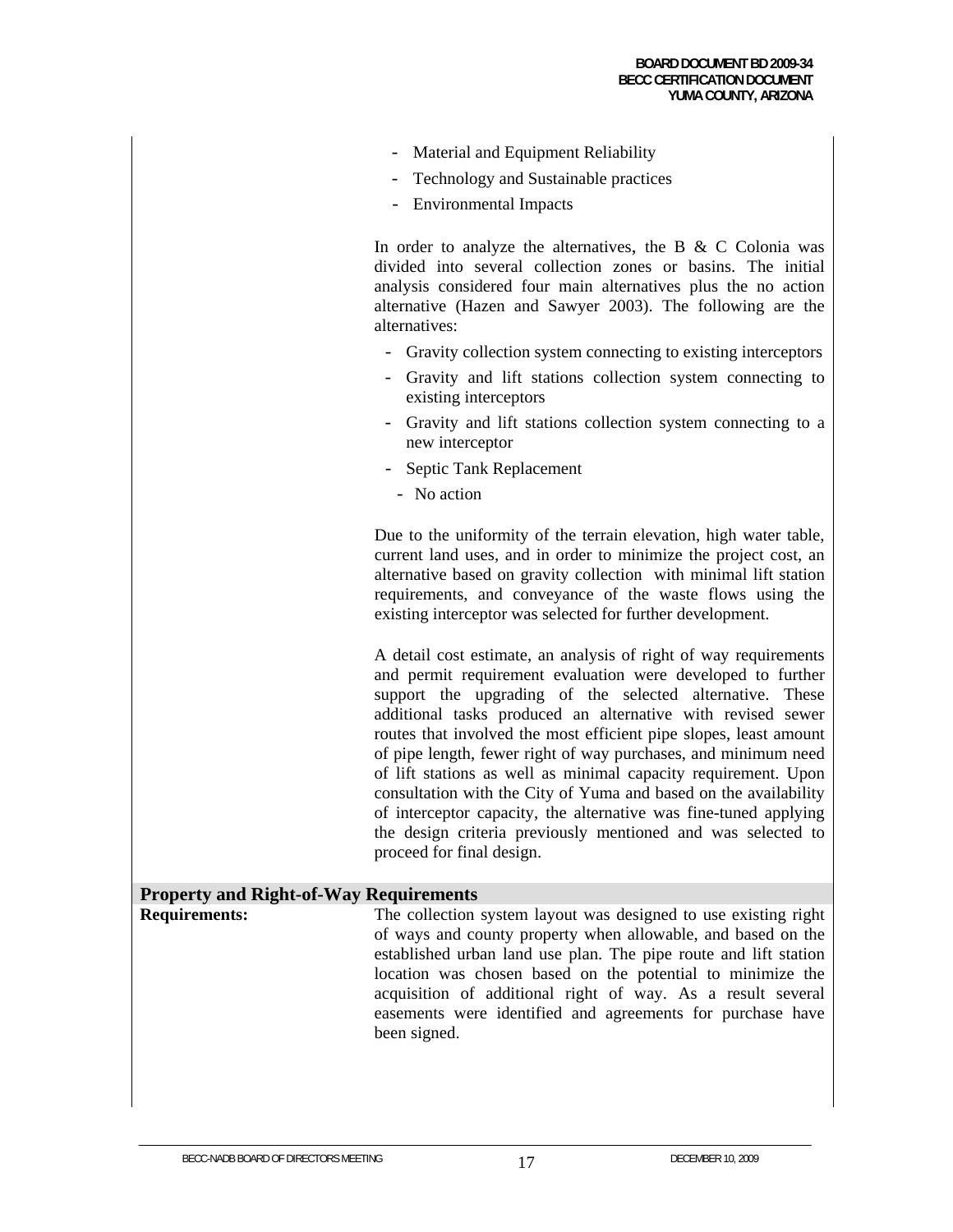#### **Project Tasks and Timelines**



The project will be bid out in November 2009 and construction initiated no later than February 2010. The project construction completion is expected by August 2011.

# **3.b Management and Operations**

| <b>Project Management</b>        |                                                                                                                                                                                                                                                                                                                                                                                                                                                                                                                           |
|----------------------------------|---------------------------------------------------------------------------------------------------------------------------------------------------------------------------------------------------------------------------------------------------------------------------------------------------------------------------------------------------------------------------------------------------------------------------------------------------------------------------------------------------------------------------|
| <b>Resources:</b>                | Construction management of the wastewater collection system<br>will be under the supervision of the B $\&$ C Colonia<br>Improvement District Engineer. The operation of the wastewater<br>collection system and treatment of the sewer flows will be the<br>responsibility of the City of Yuma Utilities Department, which<br>holds the required resources, experience and staff for this<br>purpose.                                                                                                                     |
| <b>Operation and Maintenance</b> |                                                                                                                                                                                                                                                                                                                                                                                                                                                                                                                           |
| Organization:                    | The City of Yuma Utilities Department is comprised of three<br>sections: Water Transmission and Distribution, Wastewater<br>Collection and Customer Services Sections. The Utilities<br>Department serves approximately 350,000 water hook-ups and<br>wastewater connections in the City and County of Yuma<br>metropolitan area. The Wastewater Collection Section is<br>structured by different departments, including: Wastewater<br>Treatment, Operation, Maintenance, Pretreatment, Construction,<br>and Laboratory. |
| <b>Pretreatment:</b>             | The City of Yuma enforces a federally approved pretreatment<br>program under the requirements of the NPDES National<br>Pretreatment Program in order to control commercial and<br>industrial discharges in coordination with the Arizona<br>Department of Environmental Quality. The program issues<br>permits and enforces compliance in order to meet environmental                                                                                                                                                     |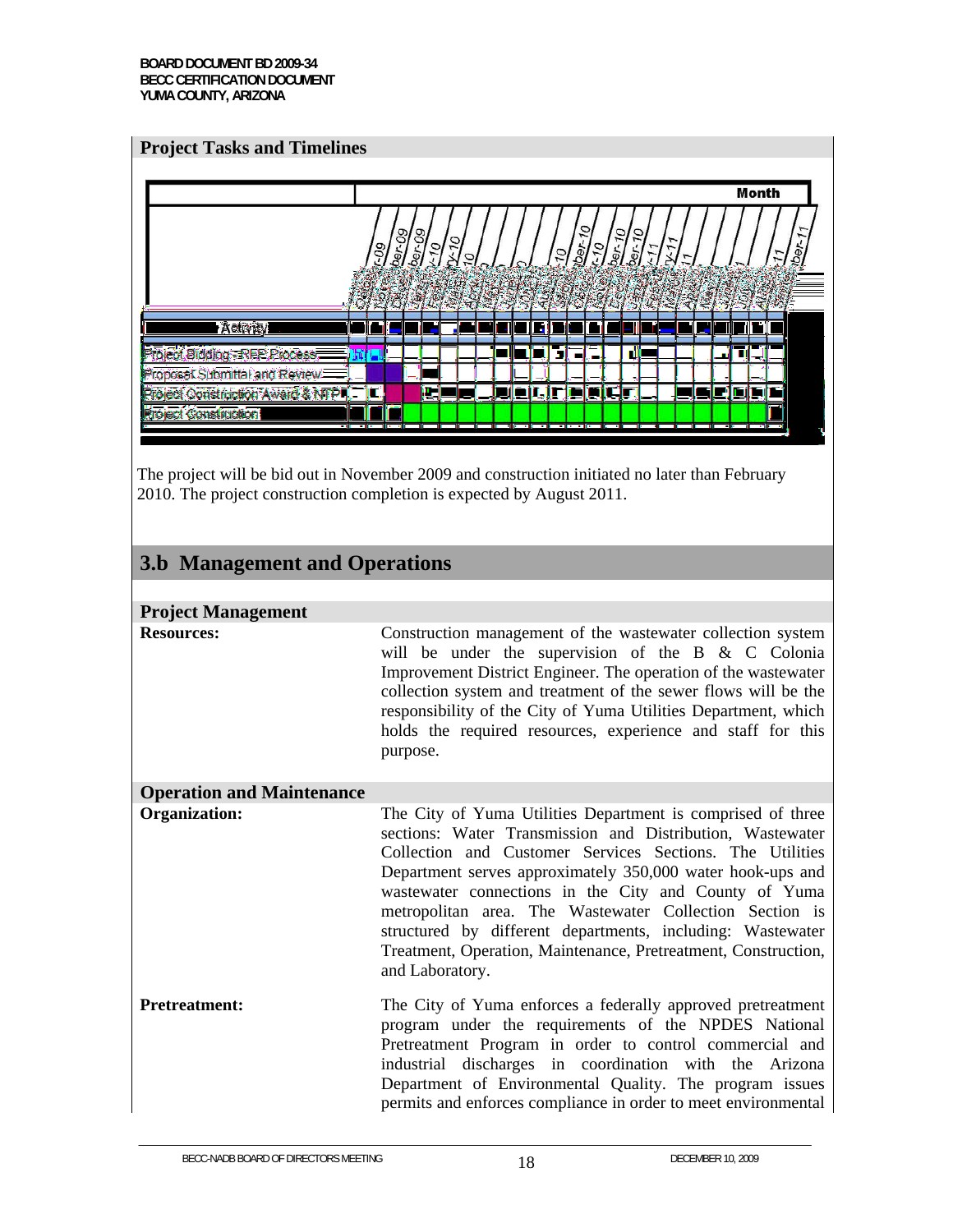|                                                          | regulations established by EPA and ADEQ. Additionally the<br>city has a Cross Connection Control Program to address actual<br>or potential source of contamination of the drinking water<br>supply due to leaks and infiltration from contaminated sources.                                                                                      |
|----------------------------------------------------------|--------------------------------------------------------------------------------------------------------------------------------------------------------------------------------------------------------------------------------------------------------------------------------------------------------------------------------------------------|
| <b>Operation plan:</b>                                   | The Utilities Department has an Operation and Maintenance<br>Manual that includes the essential tasks necessary to ensure the<br>proper operation and maintenance of the system. The plan<br>includes information and instructions applicable to system<br>operation, preventive tasks and breakdown repairs for the<br>proposed infrastructure. |
| Permits, licenses, and other<br>regulatory requirements: | The project operator, City of Yuma, has been issued the<br>following permits for the operation of the system and treatment<br>of the flows:                                                                                                                                                                                                      |
|                                                          | - Surface Discharge Permit (NPDES/ADEQ)                                                                                                                                                                                                                                                                                                          |
|                                                          | - Aquifer Protection Permit (APP/ADEQ)                                                                                                                                                                                                                                                                                                           |
|                                                          | -4.01 General Permit (ADEQ)                                                                                                                                                                                                                                                                                                                      |
|                                                          | - Sludge Disposal Permit (ADEQ)                                                                                                                                                                                                                                                                                                                  |
| <b>Reviewing agencies:</b>                               | - ADEQ, BECC, COY, County of Yuma, EPA, NADB, USDA.                                                                                                                                                                                                                                                                                              |

# **Pending Issues:**

None

# **Criterion Summary:**

The project complies with BECC's Technical Feasibility criterion.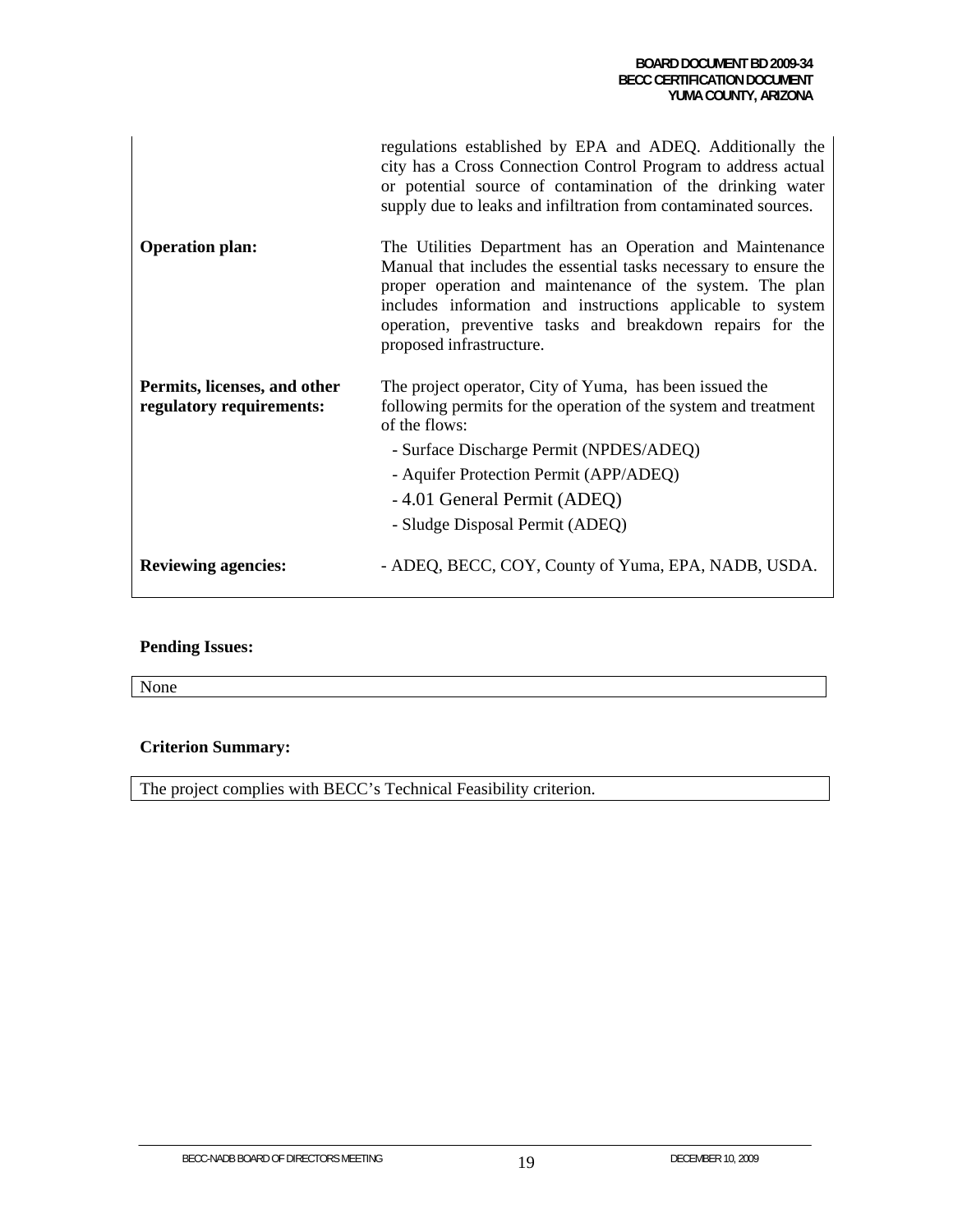# **4. Financial Feasibility**

| <b>4.a Verification of Financial Feasibility</b>                                                                    |                                                                                                                                                                                                                                                                            |                                                                  |                          |                                                                 |
|---------------------------------------------------------------------------------------------------------------------|----------------------------------------------------------------------------------------------------------------------------------------------------------------------------------------------------------------------------------------------------------------------------|------------------------------------------------------------------|--------------------------|-----------------------------------------------------------------|
|                                                                                                                     |                                                                                                                                                                                                                                                                            |                                                                  |                          |                                                                 |
| <b>Financial Conditions</b>                                                                                         |                                                                                                                                                                                                                                                                            |                                                                  |                          |                                                                 |
| <b>Information Presented:</b>                                                                                       |                                                                                                                                                                                                                                                                            | Yuma County Improvement District #07-09 projections.             |                          |                                                                 |
| <b>Summary of Financial</b><br><b>Analysis:</b>                                                                     |                                                                                                                                                                                                                                                                            | capacity to service the debt.                                    |                          | The District and residents through the assessment fees have the |
| Project Total Cost, Financial Structure and Other Capital Investment Plans                                          |                                                                                                                                                                                                                                                                            |                                                                  |                          |                                                                 |
| <b>Concept:</b>                                                                                                     | The following financial structure was proposed for the project:<br>Construction of the Wastewater Collection System for the B &<br>C Colonia in Yuma County, Arizona.                                                                                                      |                                                                  |                          |                                                                 |
| <b>Total Cost:</b>                                                                                                  |                                                                                                                                                                                                                                                                            | \$22,008,448 USD                                                 |                          |                                                                 |
| <b>Financial Structure:</b>                                                                                         |                                                                                                                                                                                                                                                                            |                                                                  |                          |                                                                 |
| <b>Source</b>                                                                                                       |                                                                                                                                                                                                                                                                            | <b>Type</b>                                                      | <b>Amount</b><br>(USD\$) | $\frac{0}{0}$                                                   |
| Rural Development*                                                                                                  |                                                                                                                                                                                                                                                                            | Grant                                                            | \$16,308,448             | 74.10%                                                          |
| <b>Rural Development</b>                                                                                            |                                                                                                                                                                                                                                                                            | Loan                                                             | 2,000,000                | 9.09                                                            |
| WIFA**                                                                                                              |                                                                                                                                                                                                                                                                            | Loan                                                             | 1,450,000                | 6.59                                                            |
| <b>NADB-BEIF</b>                                                                                                    |                                                                                                                                                                                                                                                                            | Grant                                                            | 2,250,000                | 10.22                                                           |
| \$22,008,448<br><b>Total:</b>                                                                                       |                                                                                                                                                                                                                                                                            |                                                                  | 100.00%                  |                                                                 |
| *United States Department of Agriculture Rural Development.<br>**Water Infrastructure Finance Authority of Arizona. |                                                                                                                                                                                                                                                                            |                                                                  |                          |                                                                 |
| <b>Dedicated Revenue Source</b>                                                                                     |                                                                                                                                                                                                                                                                            |                                                                  |                          |                                                                 |
| <b>Revenue Source:</b>                                                                                              | The District through the assessment fee structure has the<br>capacity to service the debt.                                                                                                                                                                                 |                                                                  |                          |                                                                 |
| <b>4.b Legal Considerations</b>                                                                                     |                                                                                                                                                                                                                                                                            |                                                                  |                          |                                                                 |
| <b>Project Administration:</b>                                                                                      | The project will be managed by the Yuma County<br>Improvement District #07-09, who has adequate staff to<br>construct and, through an intergovernmental agreement with<br>the City of Yuma, Arizona, will also have adequate staff to<br>operate and maintain the project. |                                                                  |                          |                                                                 |
| <b>Financing Status:</b>                                                                                            |                                                                                                                                                                                                                                                                            | Loan and Grant contracts to be signed once project is certified. |                          |                                                                 |

#### **Pending Issues:**

Intergovernmental Agreement regarding system connection with City of Yuma.

#### **Criterion Summary:**

The project complies with BECC/NADB Financial Feasibility Criterion.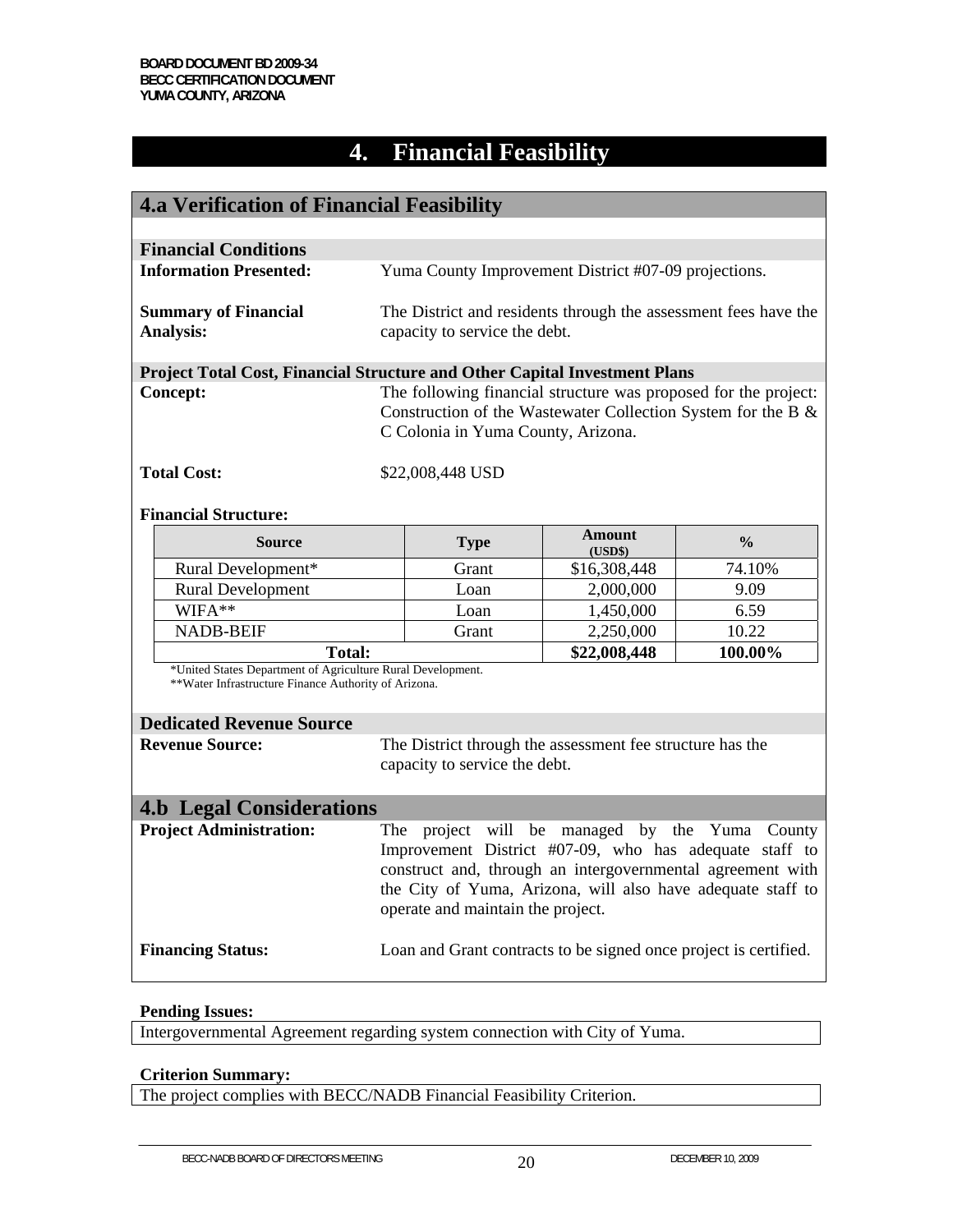# **5. Public Participation**

| <b>Wide Impact</b>                                       |                                                                                                                                                                                                                                                                                                                                                                         | 5.a Community Environmental Infrastructure Projects – Community-                                                                                                                                                                                                                                                 |
|----------------------------------------------------------|-------------------------------------------------------------------------------------------------------------------------------------------------------------------------------------------------------------------------------------------------------------------------------------------------------------------------------------------------------------------------|------------------------------------------------------------------------------------------------------------------------------------------------------------------------------------------------------------------------------------------------------------------------------------------------------------------|
|                                                          |                                                                                                                                                                                                                                                                                                                                                                         |                                                                                                                                                                                                                                                                                                                  |
| <b>Local Steering Committee</b>                          |                                                                                                                                                                                                                                                                                                                                                                         |                                                                                                                                                                                                                                                                                                                  |
| <b>Date of Establishment:</b>                            | The Local Steering Committee for the B & C Colonia Improvement<br>District Wastewater Collection System Construction Project was<br>officially established on March 12, 2008 at a meeting held in the<br>Yuma County Department of Development Services.                                                                                                                |                                                                                                                                                                                                                                                                                                                  |
| <b>Local Steering</b><br><b>Committee Members:</b>       | At this meeting the Officials for the Steering Committee were<br>selected. The B & C Colonia Improvement District Steering<br>Committee Executive Board consists of the following persons:                                                                                                                                                                              |                                                                                                                                                                                                                                                                                                                  |
|                                                          | President:<br>Vice President:<br>Secretary:<br>Alternates:                                                                                                                                                                                                                                                                                                              | Gayle Castricone<br>Toni Corea<br>Nancy Ngai<br>Arlinda Gilmore<br><b>Bonnie Foster</b><br>Candelina Escamilla<br>Dolores Duran                                                                                                                                                                                  |
| Date of approval of<br><b>Public Participation Plan:</b> |                                                                                                                                                                                                                                                                                                                                                                         | A Comprehensive Public Participation Plan was developed by the<br>Local Steering Committee and approved by the BECC on May 7,<br>2008. The Plan comprises the procedure and guidelines for<br>informing the general public of the anticipated benefits and<br>consequences of the implementation of the project. |
| <b>Public Access to Project Information</b>              |                                                                                                                                                                                                                                                                                                                                                                         |                                                                                                                                                                                                                                                                                                                  |
| <b>Public access to project</b><br>information:          | The projects' environmental, technical and financial information<br>was made accessible to the public for review. The Local Steering<br>Committee, with assistance from the Yuma County Development<br>Services personnel, made available the following documents at<br>their offices and at the public library to inform the community<br>about the project's details: |                                                                                                                                                                                                                                                                                                                  |
|                                                          | - Feasibility Study                                                                                                                                                                                                                                                                                                                                                     |                                                                                                                                                                                                                                                                                                                  |
|                                                          |                                                                                                                                                                                                                                                                                                                                                                         | <b>Environmental Assessment</b>                                                                                                                                                                                                                                                                                  |
|                                                          |                                                                                                                                                                                                                                                                                                                                                                         | Preliminary Engineering Report                                                                                                                                                                                                                                                                                   |
|                                                          | Design Concept Report                                                                                                                                                                                                                                                                                                                                                   |                                                                                                                                                                                                                                                                                                                  |
|                                                          | <b>Final Design Notebook</b>                                                                                                                                                                                                                                                                                                                                            |                                                                                                                                                                                                                                                                                                                  |
|                                                          |                                                                                                                                                                                                                                                                                                                                                                         | <b>Construction Specifications</b>                                                                                                                                                                                                                                                                               |
|                                                          | <b>Final Design</b>                                                                                                                                                                                                                                                                                                                                                     |                                                                                                                                                                                                                                                                                                                  |
|                                                          |                                                                                                                                                                                                                                                                                                                                                                         |                                                                                                                                                                                                                                                                                                                  |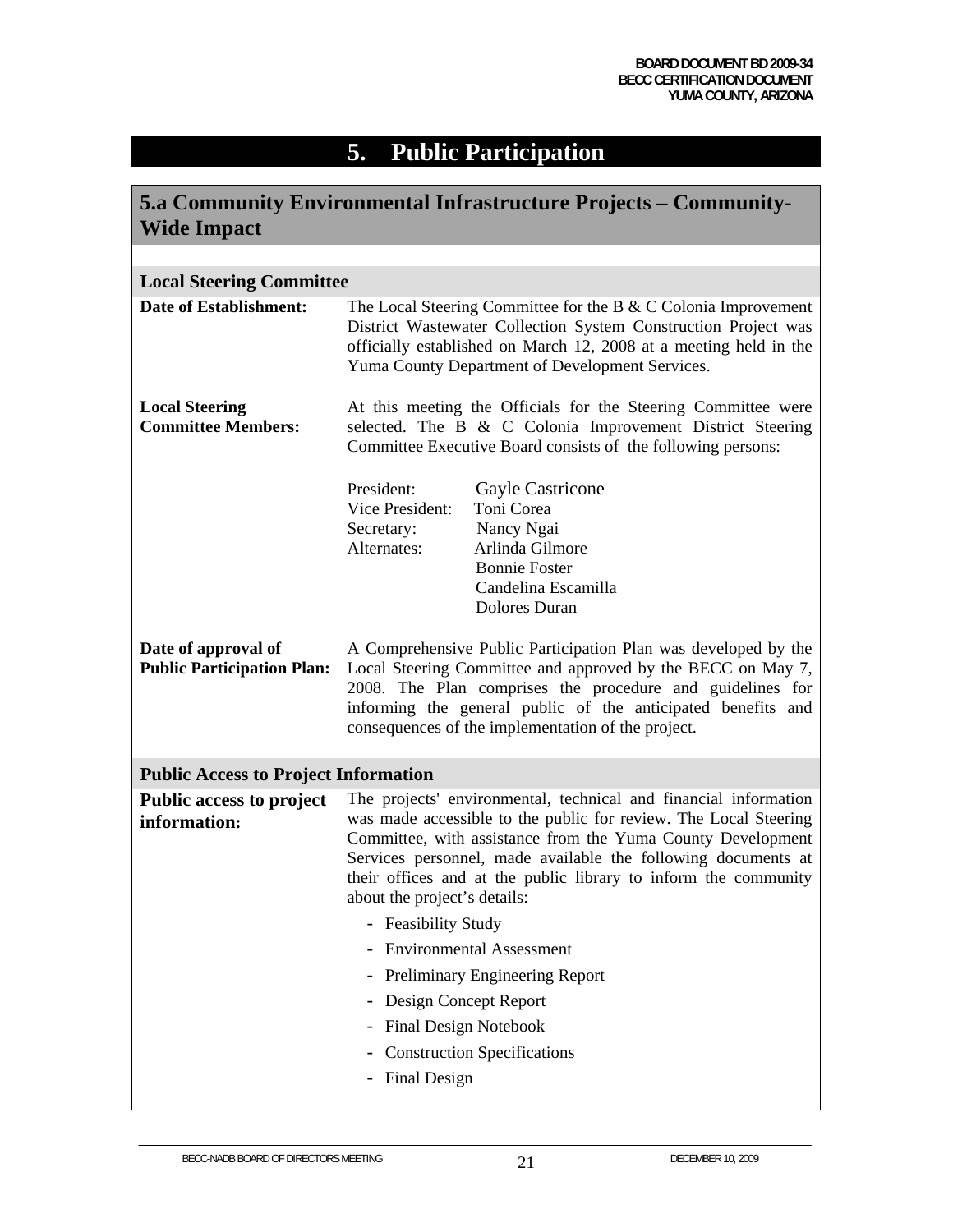| <b>Additional outreach</b><br>activities:       | Distribution of a fact sheet (project summary) to District<br>members and neighboring areas.<br>Newspaper advertisement regarding availability of project<br>$\overline{\phantom{a}}$<br>information, planning and design documents.<br>Implementation of project surveys to record the Public/District<br>$\qquad \qquad -$<br>members concerns and/or support of the project.                                                                                                                                                                                                                                                                                                                                                                                                                                                                                                                                                                                                |  |  |
|-------------------------------------------------|--------------------------------------------------------------------------------------------------------------------------------------------------------------------------------------------------------------------------------------------------------------------------------------------------------------------------------------------------------------------------------------------------------------------------------------------------------------------------------------------------------------------------------------------------------------------------------------------------------------------------------------------------------------------------------------------------------------------------------------------------------------------------------------------------------------------------------------------------------------------------------------------------------------------------------------------------------------------------------|--|--|
| <b>First Public Meeting:</b>                    | The notice was published in regional and local newspapers to<br>advertise the date and location of the proposed public meeting.<br>Additionally the meeting notice was placed on the County<br>Government Web page. The purpose of the first meeting was to<br>inform the district members and general public about the technical<br>and environmental aspects of the project. The meeting was held at<br>the County of Yuma Development Services offices with the<br>presence of the County Board of Supervisors, the local Steering<br>Committee, City of Yuma Representatives, USDA, ADEQ, WIFA,<br>BECC, NADB and EPA representatives. The meeting was attended<br>by more than 150 residents of which 100 responded to an opinion<br>survey. Eighty five percent of those surveyed said they were able to<br>fully understand the project and explicitly expressed their support.                                                                                         |  |  |
| <b>Second Public Meeting:</b>                   | The public notice for the second meeting was published 10 days<br>prior to the meeting, set for September $24^{\text{th}}$ , 2009. Additionally the<br>public notice was publicized on the County Government Web page.<br>During the meeting the community was informed of the projects'<br>financial structure, loan components, assessment procedures and<br>estimated assessment fees. The meeting was held at the County of<br>Yuma Development Services offices with the presence of the<br>County Board of Supervisors, the local Steering Committee,<br>USDA, Improvement District Bond Counsel, EPA, ADEQ, WIFA,<br>NADB and BECC representatives. The meeting was attended by<br>more than 125 residents. Following presentations by the agencies a<br>question and answer session was carried out for the district<br>members and general public. In general the public expressed<br>support for the project and felt that the grant to loan ratio was<br>favorable. |  |  |
| <b>Final Public Participation Report</b>        |                                                                                                                                                                                                                                                                                                                                                                                                                                                                                                                                                                                                                                                                                                                                                                                                                                                                                                                                                                                |  |  |
| <b>Final report:</b>                            | The Local Steering Committee and the sponsor have prepared a<br>Final Public Participation Report to demonstrate that the objectives<br>of the public participation plan were fulfilled as well as the<br>BECC's certification criterion requirements.                                                                                                                                                                                                                                                                                                                                                                                                                                                                                                                                                                                                                                                                                                                         |  |  |
|                                                 | <b>Post-Certification Public Participation Activities</b>                                                                                                                                                                                                                                                                                                                                                                                                                                                                                                                                                                                                                                                                                                                                                                                                                                                                                                                      |  |  |
| <b>Post-Certification</b><br><b>Activities:</b> | The project sponsor, in coordination with the Local Steering<br>Committee, has included additional public participation activities<br>that will be carried out after the certification of the project as part<br>of the approval tasks for the district's property assessments and                                                                                                                                                                                                                                                                                                                                                                                                                                                                                                                                                                                                                                                                                             |  |  |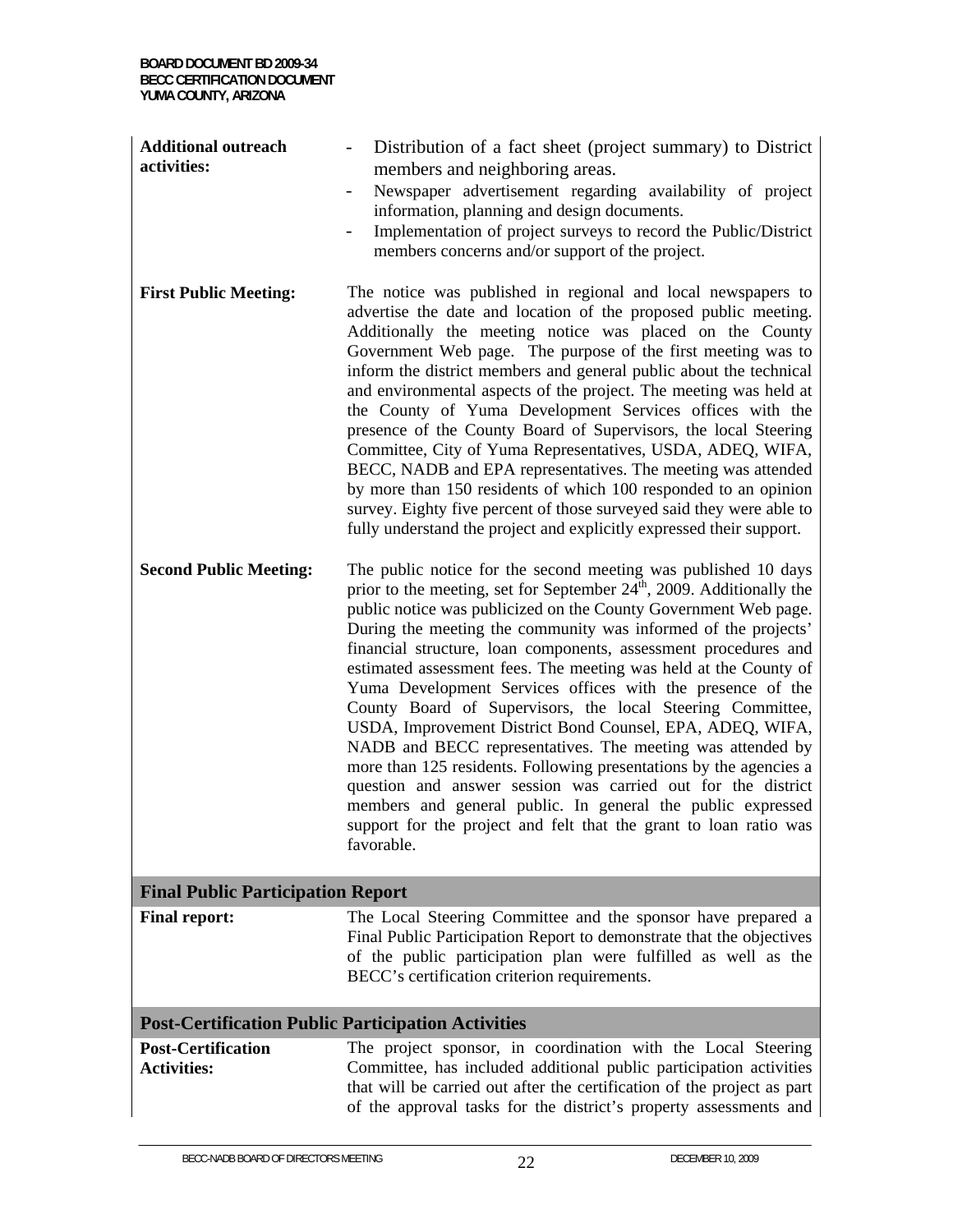also during the construction of the project, as means to support the project's implementation and long-term feasibility.

# **Pending Issues:**

None

## **Criterion Summary:**

The project complies with BECC's Public Participation Criterion.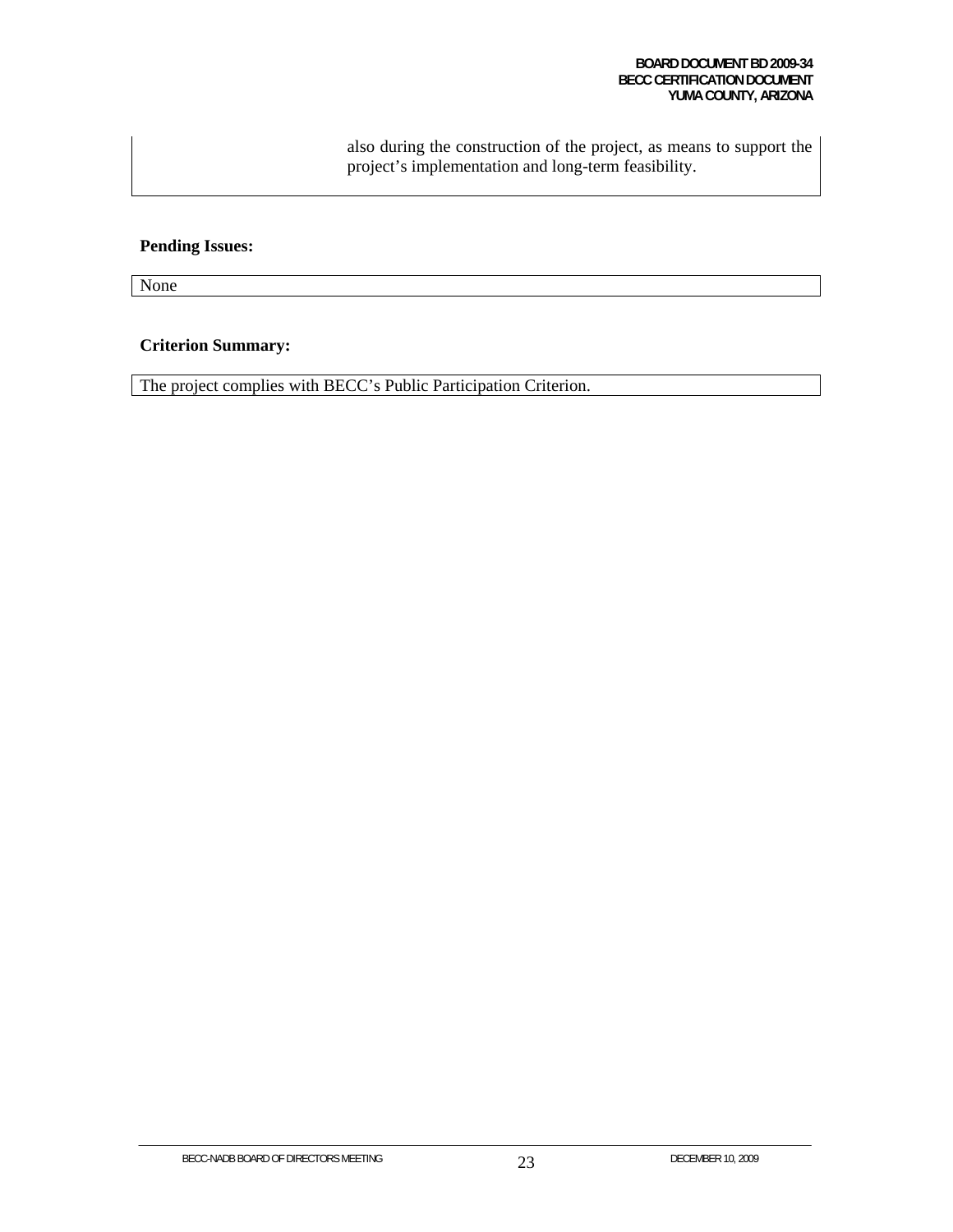# **6. Sustainable Development**

|                                                      | 6.a Human and Institutional Capacity Building                                                                                                                                                                                                                                                                                                                                                                                                                                                                                                                                                                                                                                                                                                                                                                                                                              |
|------------------------------------------------------|----------------------------------------------------------------------------------------------------------------------------------------------------------------------------------------------------------------------------------------------------------------------------------------------------------------------------------------------------------------------------------------------------------------------------------------------------------------------------------------------------------------------------------------------------------------------------------------------------------------------------------------------------------------------------------------------------------------------------------------------------------------------------------------------------------------------------------------------------------------------------|
| <b>Project operation and</b><br>maintenance:         | The City of Yuma Utilities Department will be the agency<br>responsible for operating and maintaining the system as it relates to<br>the:<br>- Wastewater Collection System and<br>- Treatment of Sewer Flows<br>The Utilities Department has the institutional capacity and human<br>resources to implement, operate and maintain the following<br>infrastructure:<br>- Wastewater Collection System<br>- Wastewater Conveyance                                                                                                                                                                                                                                                                                                                                                                                                                                           |
|                                                      | - Pretreatment Program Enforcement                                                                                                                                                                                                                                                                                                                                                                                                                                                                                                                                                                                                                                                                                                                                                                                                                                         |
| <b>Human and institutional</b><br>capacity building: | Actions within the scope of the projects that contribute to<br>institutional and human capacity building for the City of Yuma<br>Utilities Department include:                                                                                                                                                                                                                                                                                                                                                                                                                                                                                                                                                                                                                                                                                                             |
|                                                      | Provide wastewater collection, and treatment services in a<br>continuous, efficient, and cost-effective approach.                                                                                                                                                                                                                                                                                                                                                                                                                                                                                                                                                                                                                                                                                                                                                          |
|                                                      | Operate wastewater collection and treatment system that meet<br>applicable local, state, and federal regulations.                                                                                                                                                                                                                                                                                                                                                                                                                                                                                                                                                                                                                                                                                                                                                          |
|                                                      | Provide training and continuing education to the utility's<br>operating staff throughout its different areas, to offer essential<br>services that meet the needs of the community and provide<br>responsible maintenance of the new infrastructure.                                                                                                                                                                                                                                                                                                                                                                                                                                                                                                                                                                                                                        |
|                                                      | Optimize the use of scare water resources, and raise public<br>awareness about the importance of water for the community<br>development.                                                                                                                                                                                                                                                                                                                                                                                                                                                                                                                                                                                                                                                                                                                                   |
| <b>Additional plans or</b><br>programs:              | City of Yuma has implemented water conservation<br>The<br>measurements that include an educational campaign known as<br>"Water – Use it Wisely". The programs are a partnership with<br>several cities, and agency partners such as the Arizona Municipal<br>Water Users Association, Global Water Resources, Arizona-<br>American Water Company, Central Arizona Project, and Bureau of<br>Reclamation. The program was established in 1999 and aims to<br>promote water conservation ethics among Arizona's rapidly<br>growing population with an efficient use of water resources by<br>promoting an ongoing water conservation consciousness among the<br>community. Additionally the City's utility is developing a water<br>reclamation and reuse program. The program will include the usage<br>of treated wastewater for non-drinking purposes such as irrigation, |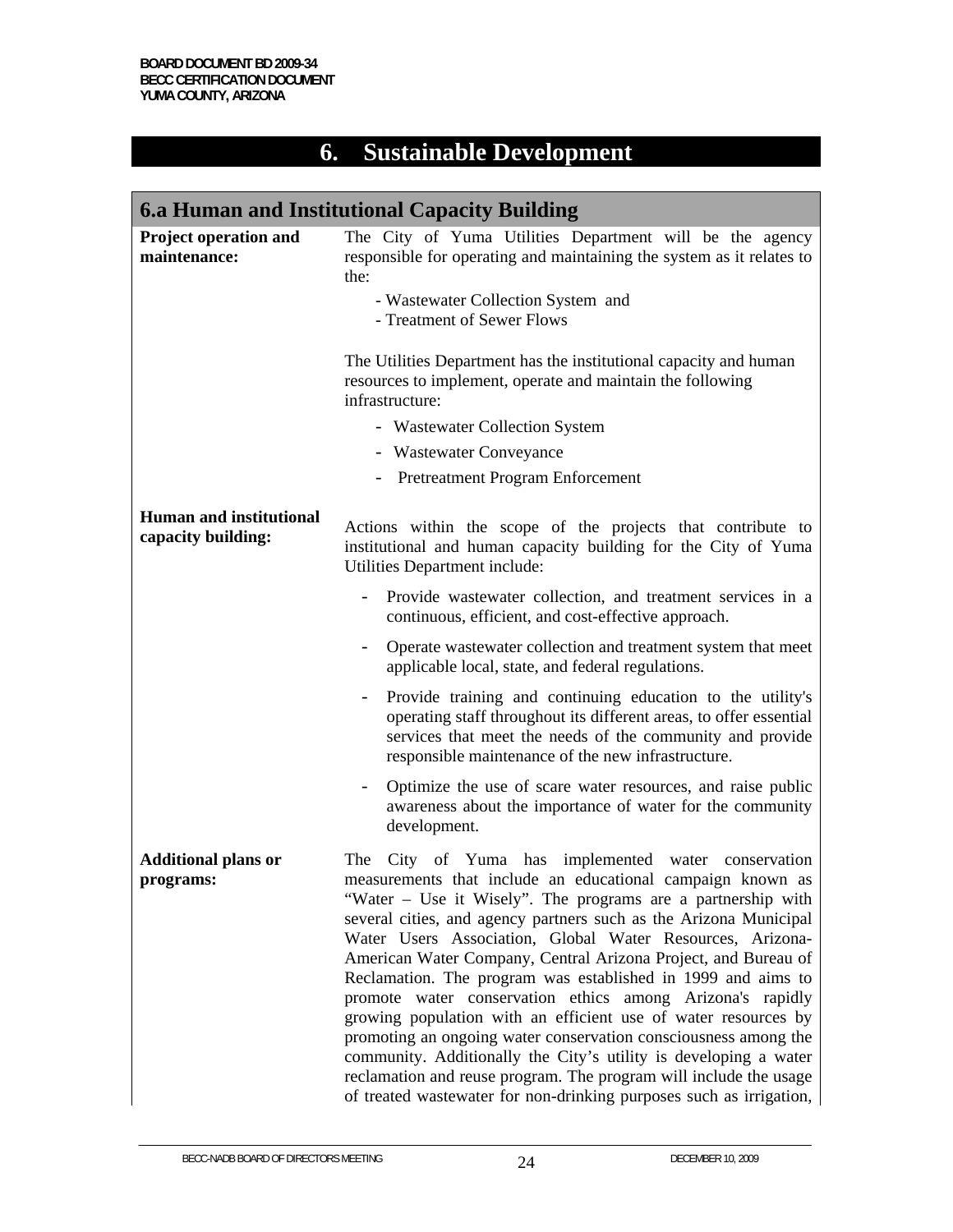|                                                              | landscaping purposes, parks and unpaved streets watering, building<br>and infrastructure uses.                                                                                                                                                                                                                                                                                                                                                                                                               |
|--------------------------------------------------------------|--------------------------------------------------------------------------------------------------------------------------------------------------------------------------------------------------------------------------------------------------------------------------------------------------------------------------------------------------------------------------------------------------------------------------------------------------------------------------------------------------------------|
|                                                              | 6. b Conformance to applicable Local, State, and Regional Regulations<br>and Conservation and Development Plans.                                                                                                                                                                                                                                                                                                                                                                                             |
| <b>Local and Regional Plans</b><br>addressed by the project: | The proposed projects conforms to applicable plans and actions<br>described in the following documents:                                                                                                                                                                                                                                                                                                                                                                                                      |
|                                                              | City of Yuma Master Plan for Improvements to Water,<br>$\overline{\phantom{0}}$<br><b>Wastewater and Collection Services</b>                                                                                                                                                                                                                                                                                                                                                                                 |
|                                                              | County of Yuma Development Plan                                                                                                                                                                                                                                                                                                                                                                                                                                                                              |
|                                                              | The projects adhere to the U.S.-Mexico Border 2012<br>Environmental Program by meeting Goal 1 (Reducing water<br>contamination) and Objectives 1 (promoting an increase in<br>the number of household connections to wastewater<br>collection and treatment services). One of the program's<br>guiding principles is to reduce major risks to public health<br>and conserving and restoring the natural environment.                                                                                         |
| <b>Laws and regulations</b><br>met by the project:           | The project meets applicable federal regulations pursuant to<br>wastewater collection, treatment, and final disposal.                                                                                                                                                                                                                                                                                                                                                                                        |
| <b>Impacts to neighboring</b><br>communities in the U.S.:    | The project will prevent untreated wastewater from contaminating<br>the aquifer and avoid underground infiltration of untreated sewage<br>to the Colorado River. The implementation of the project will<br>risks inherent to inappropriate wastewater<br>eliminate<br>the<br>management by preserving the quality of the region's drinking<br>water resources and protecting public health.                                                                                                                  |
| <b>6.c Natural Resource Conservation</b>                     |                                                                                                                                                                                                                                                                                                                                                                                                                                                                                                              |
|                                                              | The final design includes the implementation of green building<br>practices as part of the technical construction specifications.                                                                                                                                                                                                                                                                                                                                                                            |
|                                                              | The projects contribute to reduce environmental deterioration by<br>expanding existing wastewater collection lines and providing the<br>necessary means to connect unserved households to the City's<br>sewer collection service. Wastewater will be collected and<br>conveyed to the existing Figueroa Avenue WPCF to improve its<br>quality, so as to reduce aquifer contamination and human health<br>hazards resulting from the discharge of raw wastewater to soils,<br>streams or agricultural drains. |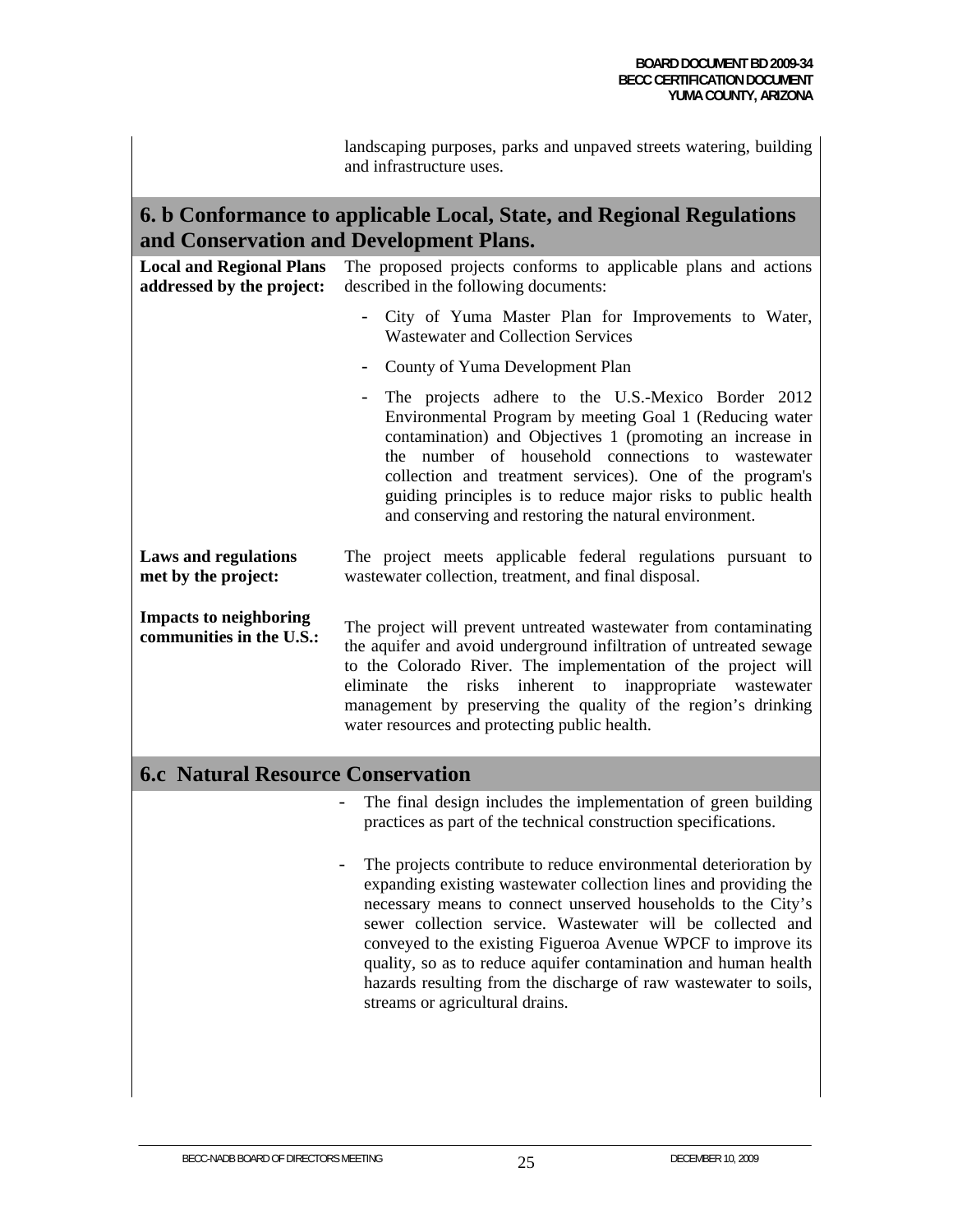# **6.d Community Development**

The completion of the project is fundamental for the socioeconomic development of the community. The construction of the project will result in the appropriate disposal of wastewater, which in turn will reduce the conditions that favor the proliferation of water-borne and arboviral diseases and as result improve the quality of life for local residents. Additionally the access to wastewater collection service will promote appropriate development and growth in the community. This will result in an increase on property and assessment values and will promote the development of other infrastructure such as street paving.

#### **Pending Issues:**

None

#### **Criterion Summary:**

The project complies with the Sustainable Development Criterion.